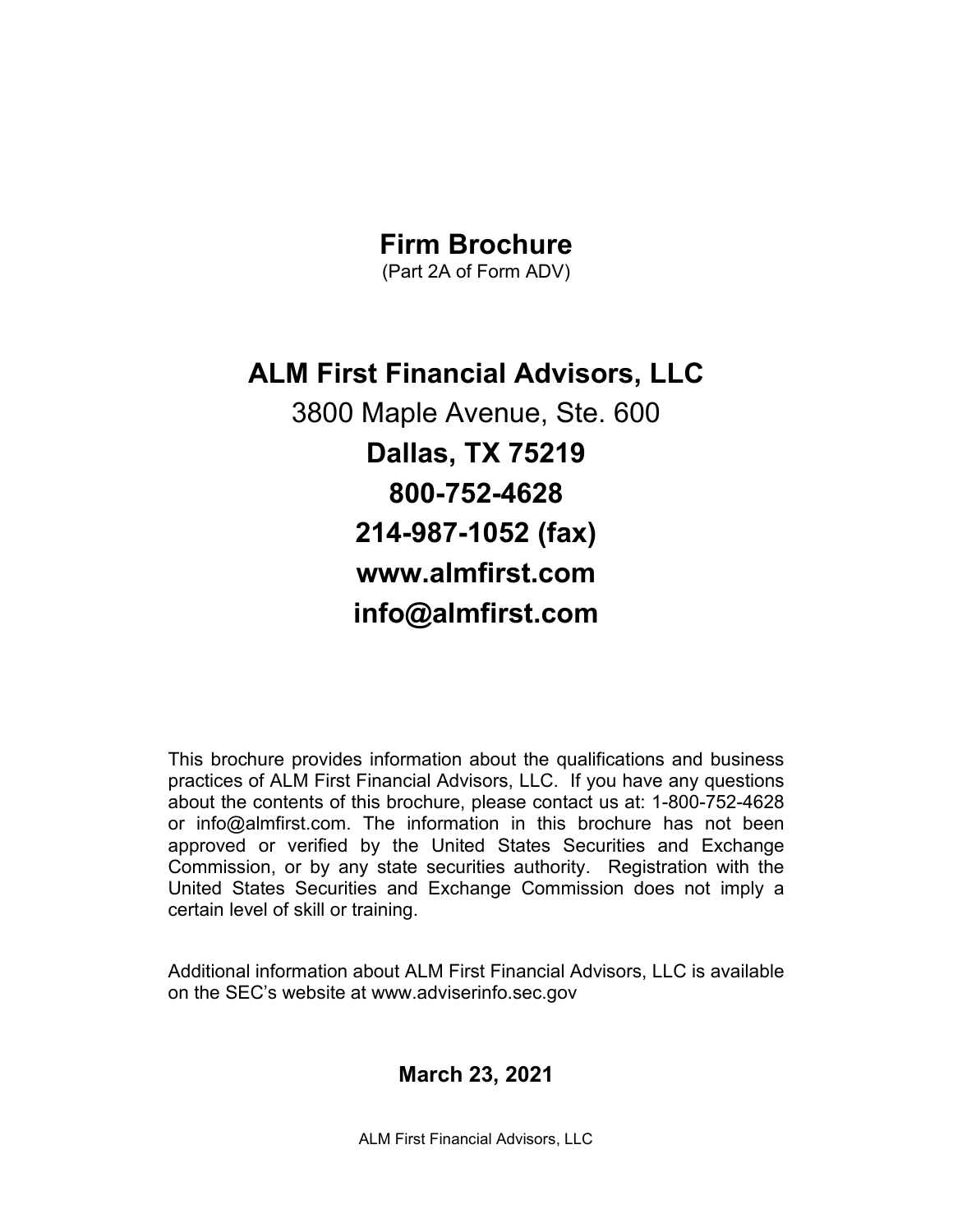### <span id="page-1-1"></span><span id="page-1-0"></span>**Annual Update**

The Material Changes section of this brochure will be updated annually when material changes occur since the previous release of the Firm Brochure. The previous annual update was completed on March 23, 2020.

### <span id="page-1-2"></span>**Material Changes since the Last Update**

Since the last annual update on March 23, 2020, ALM First Financial Advisors, LLC has made the following material changes to this Brochure:

- Types of Advisory Services section updated to reflect business changes in offerings including Mortgage Pipeline Hedging and Premier Level Advisory Services;
- Discretionary Investment Management Fees updated to reflect a change to flat fees for accounts under \$10,000,000;
- Updated Code of Ethics and Personal Trading section to remove Compliance Science as a service provider;
- Brokerage section updated to include Pershing, which is a recommended custodian for certain client accounts;
- Updated Client Referrals and Other Compensation section to reflect that we have added referral arrangements; and
- Voting Client Securities section updated to include certain corporate actions.

### <span id="page-1-3"></span>**Full Brochure Available**

Whenever you would like to receive a complete copy of our Firm Brochure, please contact us by telephone at: 800-752-4628 or email us at: info@almfirst.com.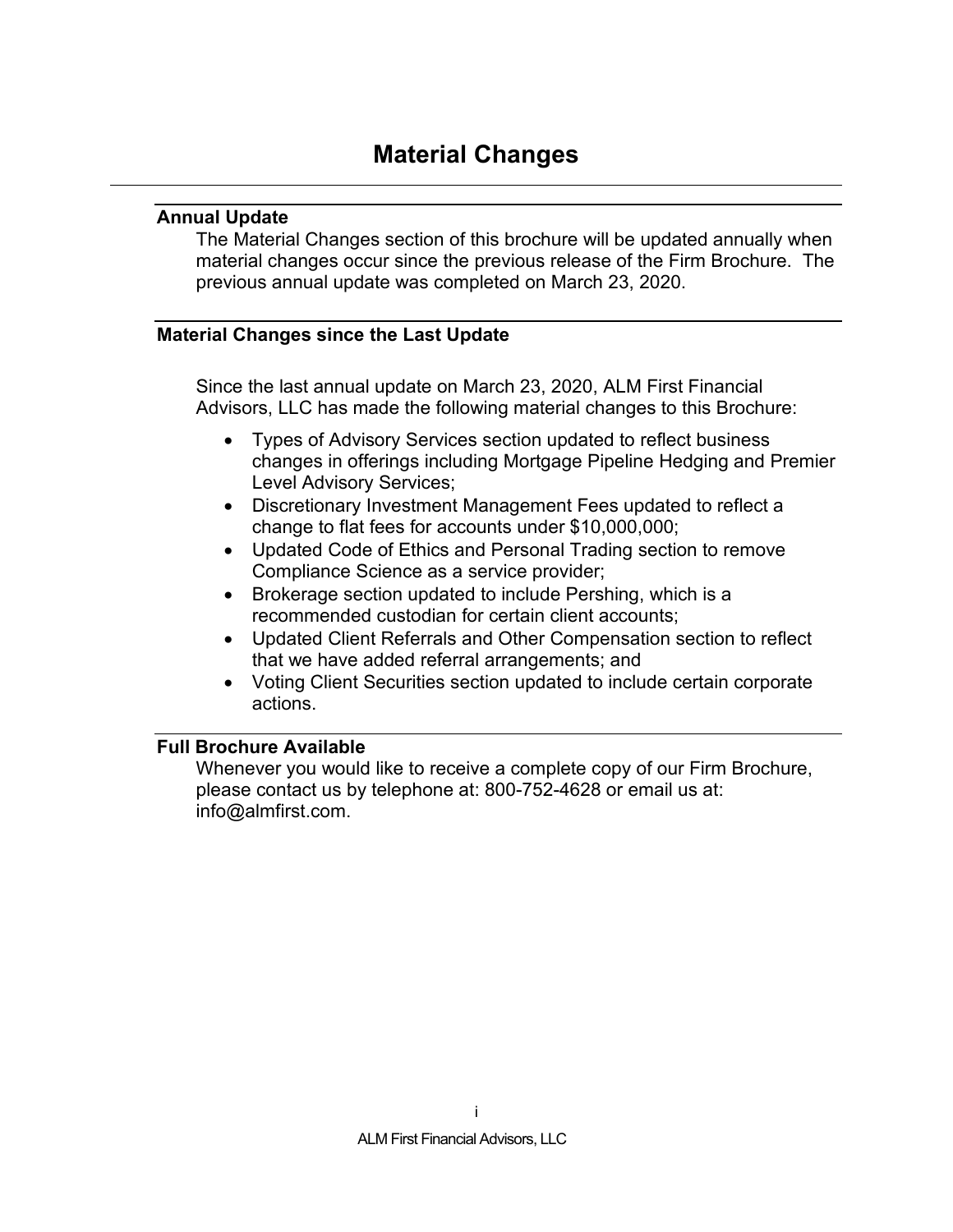## **Table of Contents**

| Methods of Analysis, Investment Strategies and Risk of Loss 8               |  |
|-----------------------------------------------------------------------------|--|
|                                                                             |  |
|                                                                             |  |
|                                                                             |  |
|                                                                             |  |
|                                                                             |  |
|                                                                             |  |
| Other Financial Industry Activities and Affiliations are Not Applicable  10 |  |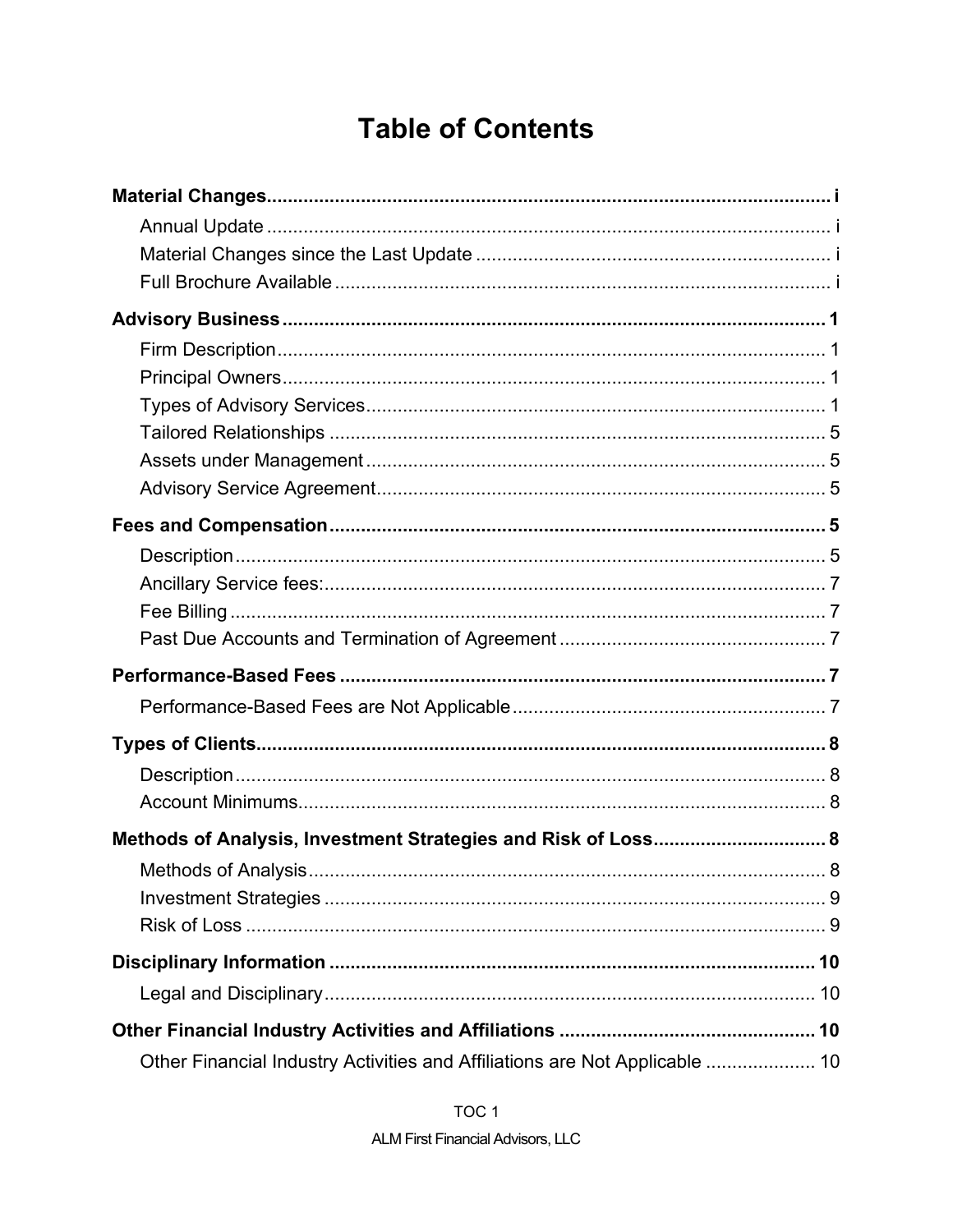| Code of Ethics, Participation or Interest in Client Transactions and Personal |  |
|-------------------------------------------------------------------------------|--|
|                                                                               |  |
|                                                                               |  |
|                                                                               |  |
|                                                                               |  |
|                                                                               |  |
|                                                                               |  |
|                                                                               |  |
|                                                                               |  |
|                                                                               |  |
|                                                                               |  |
|                                                                               |  |
|                                                                               |  |
|                                                                               |  |
|                                                                               |  |
|                                                                               |  |
|                                                                               |  |
|                                                                               |  |
|                                                                               |  |
|                                                                               |  |
|                                                                               |  |
|                                                                               |  |
|                                                                               |  |
|                                                                               |  |
|                                                                               |  |
|                                                                               |  |
|                                                                               |  |
|                                                                               |  |
|                                                                               |  |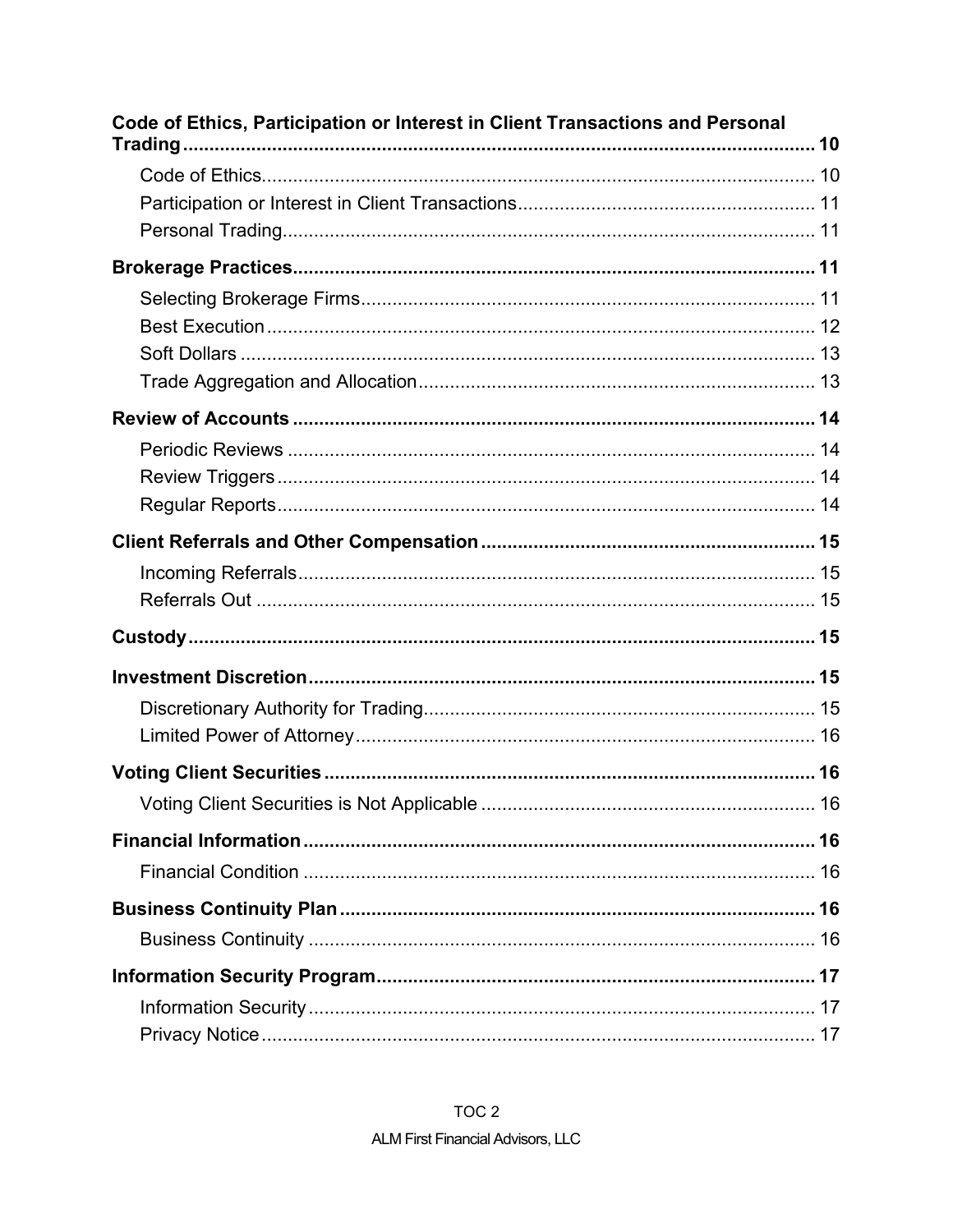| CHRIS ECKHOFF - Associate, Investment Management Group 8 |  |
|----------------------------------------------------------|--|
|                                                          |  |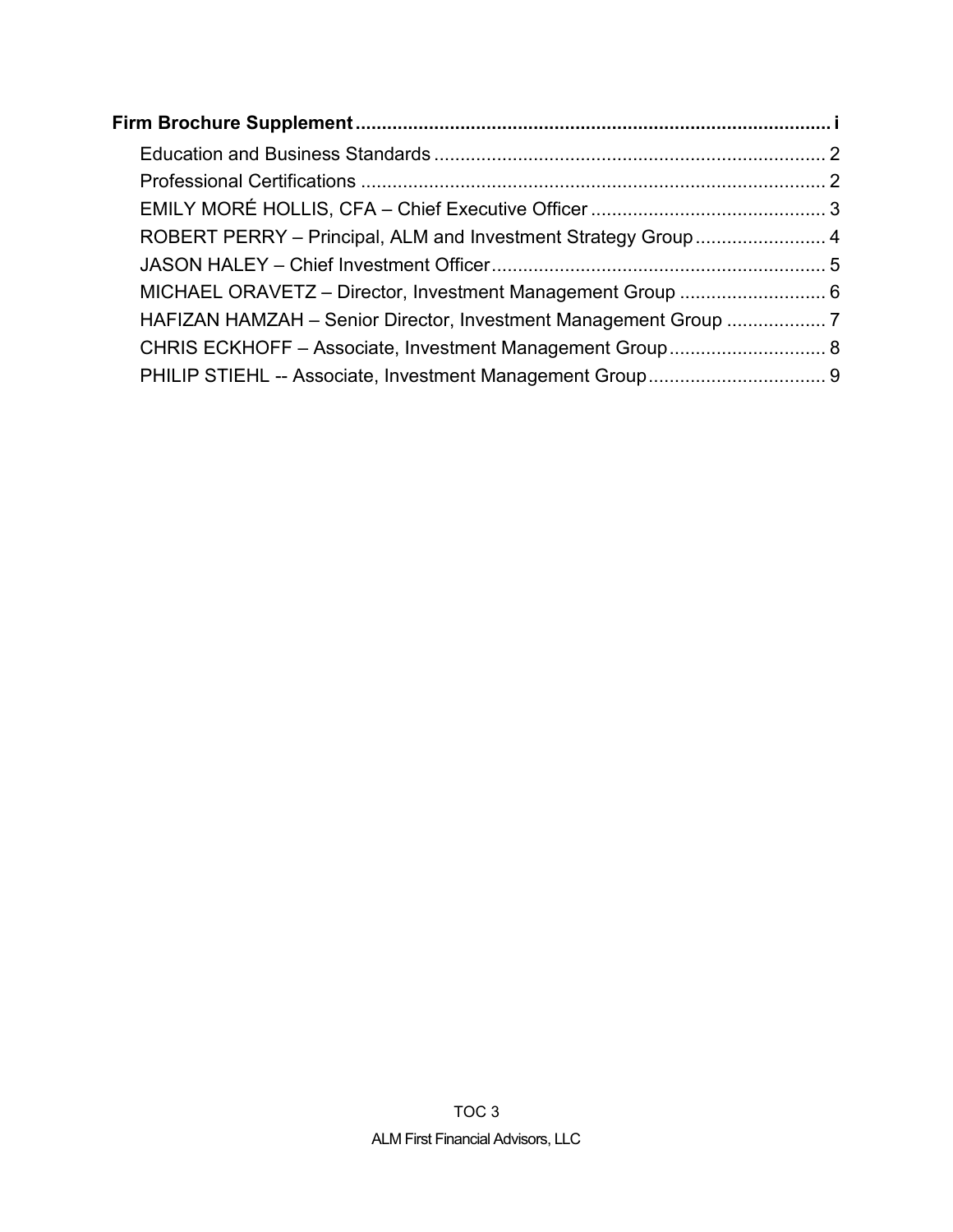

## **Advisory Business**

### <span id="page-5-1"></span><span id="page-5-0"></span>**Firm Description**

ALM First Financial Advisors, LLC was founded in 1995.

As a financial advisory firm, we provide consulting, non-discretionary and discretionary investment and financial management services for primarily for financial institutions. Investment advice is designed to comply with applicable industry, State and Federal regulations.

ALM First Financial Advisors, LLC is a fee based investment and financial management firm. We do not sell financial products or securities. We have no affiliation with entities that sell financial products or securities. We do not accept commissions in any form and we do not accept finder's fees.

### <span id="page-5-2"></span>**Principal Owners**

ALM First Financial Advisors, LLC is wholly held by its parent, ALM First Group LLC. ALM First Group, LLC is a Delaware limited liability company with a principal office in Dallas, Texas. ALM First Group, LLC is owned by CEO Emily Moré Hollis, Principals, Travis Goodman, Robert Perry, Mike Ensweiler, and Kevin Kirksey, as well as Chairman of the Board, John Graf, and Platform Partners.

### <span id="page-5-3"></span>**Types of Advisory Services**

ALM First Financial Advisors, LLC offers financial advisory services, both investment and balance sheet advisory services, for financial institutions; primarily credit unions and banks. Investment advisory services are provided predominately on a non-discretionary basis. Currently, we manage approximately 88% of assets in a non-discretionary manner. This means that the CFO or other designated officer at the client approves each trade or strategy before we execute. We do also offer a discretionary portfolio management service.

We generally limit our investment advice to fixed income securities. Types of securities or obligations we manage include, but are not limited to: U.S. Treasury securities, U.S. Government Agency and Sponsored Entity securities, Agency and Non-Agency Mortgage Backed Securities, Taxable and Non-Taxable Municipal securities, Collateralized Mortgage Obligations,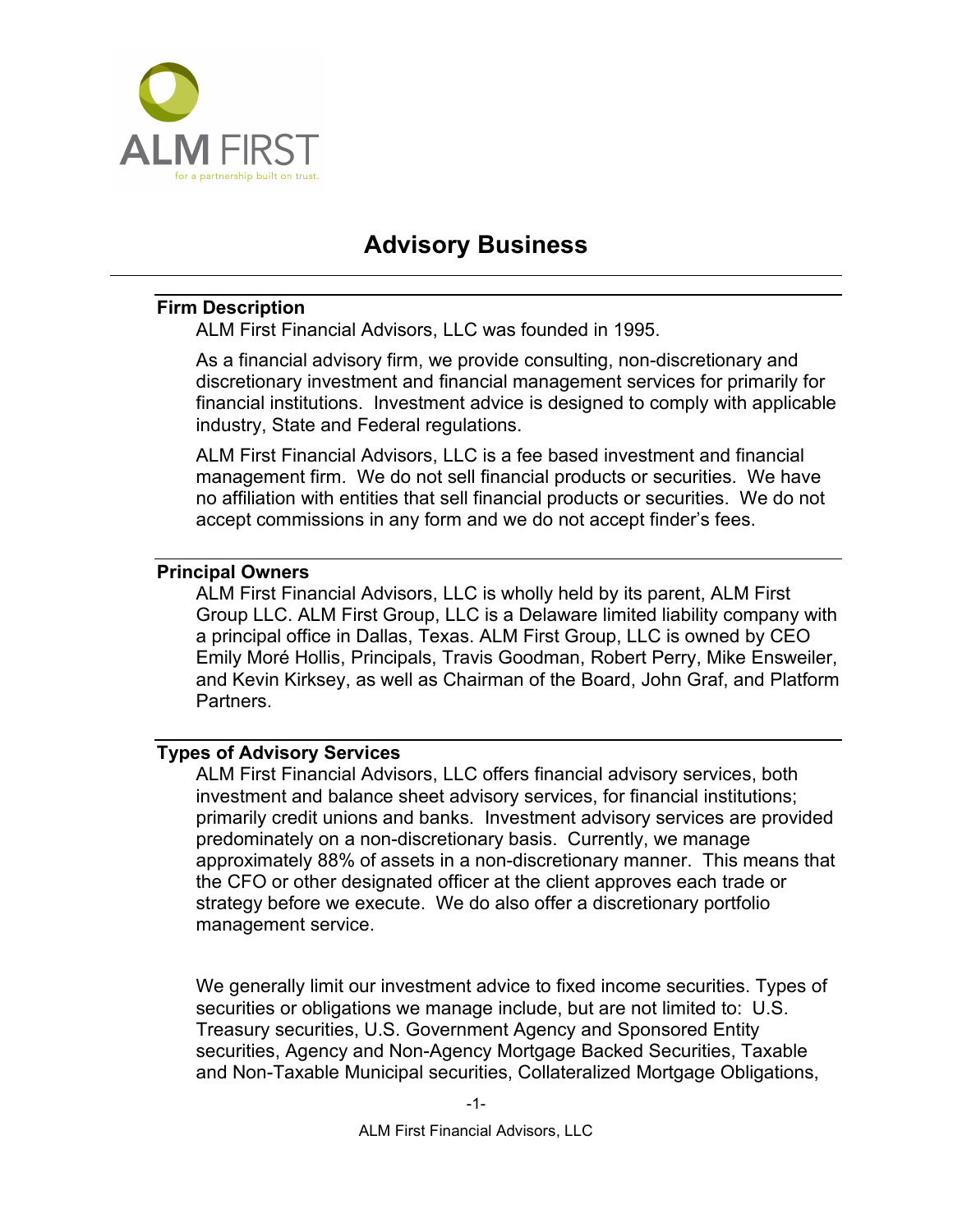

Real Estate Mortgage Investment Conduits, Asset-Backed securities, Asset-Backed and Municipal Auction Rate securities, Corporate Bonds, Commercial Paper, Mutual Funds, CD's and other bank deposits, interest rate caps and floors, interest rate swaps, and interest rate futures. We do not advise on or manage equities, equity like securities or Initial public offerings (IPOs) with the exception of S&P 500 ETFs.

### **1) Premier level advisory service:**

- Investment and Asset/Liability Management Policy Review
- Investment Execution and advice
- Portfolio Structuring and Strategy Development
- Asset/Liability Management
- Investment Product Education
- Investment Portfolio Monitoring and Reporting
- ALM on Demand

Initially in this service, we review the client's investment and asset/liability policies and recommend appropriate adjustments as necessary. We meet with management to elicit information on the types of investments the institution uses and educate them on the securities they hold or have an interest in holding. Periodically, we hold additional meetings to ensure ongoing monitoring of the policies considering changing market conditions.

We also provide Asset/Liability management (A/LM) service. We use financial modeling to analyze the client's assets and liabilities in a traditional ALM framework.We perform net interest income and net economic value simulations to define the amount of interest rate risk on their balance sheet. We use this evaluation of the balance sheet to structure an investment portfolio managing this risk in accordance with their risk allowances while seeking incremental investment return or yield to enhance the overall return on their assets.

Following a review and any adjustments of our client's investment and asset/liability management policies and consideration of their current portfolio and of economic conditions, we design a proposed portfolio structure and investment strategy appropriate to their balance sheet. We then manage the client's investment portfolio on a non-discretionary basis in accordance with this strategy. This strategy generally is reviewed and, if appropriate, revisions suggested at least every three months. Our clients receive a quarterly report which includes:

- Current Portfolio Review
- Investment Strategy
- ALM Analysis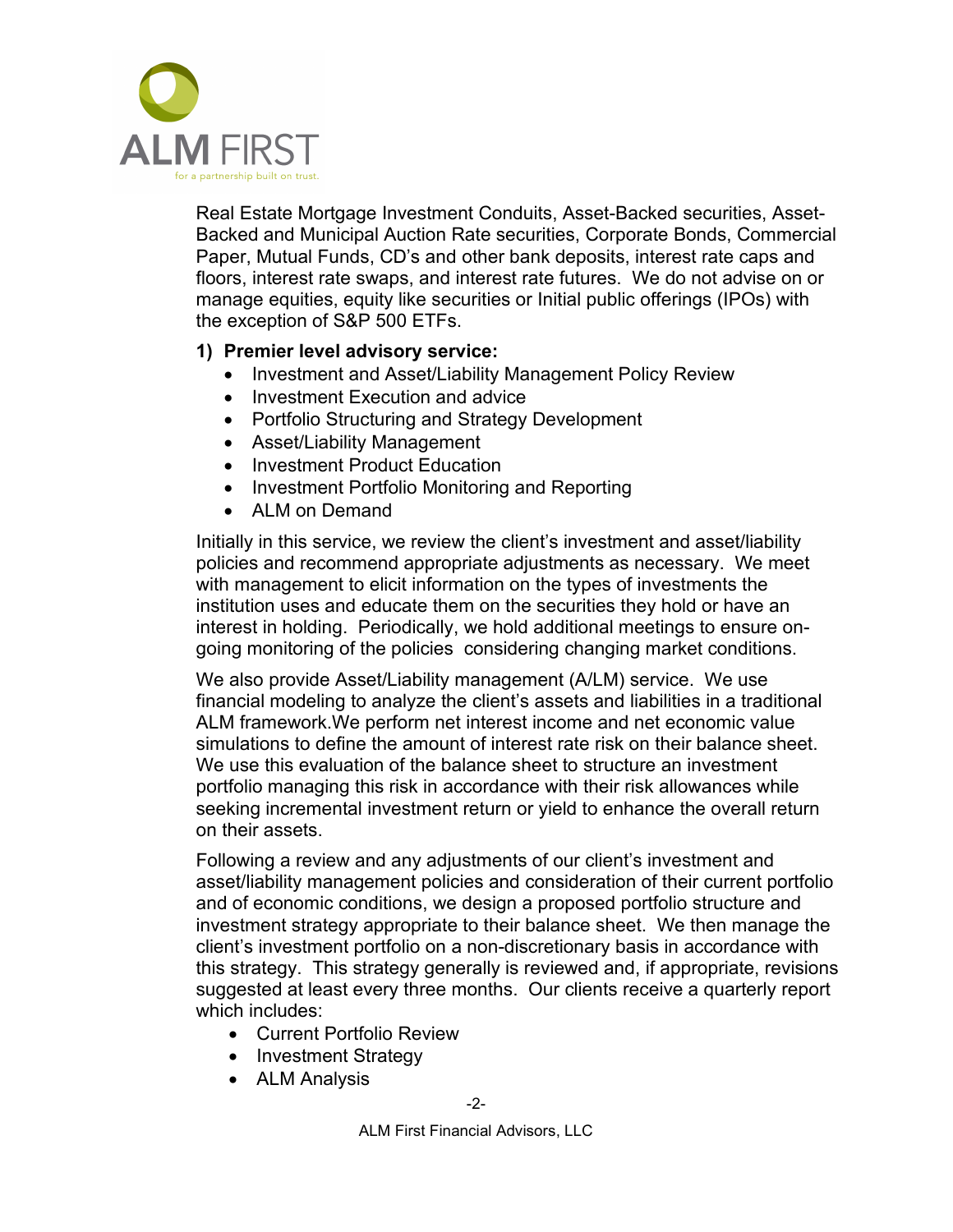

- Economic Analysis
- Interest Rate Shock Report

Using our portfolio accounting system, we also provide a monthly report to our clients which includes:

- a listing of securities holdings
- transactions
- book value accruals and principal payments
- interest accruals, payments and receivable amounts
- cash flow projections

We also provide clients an ALM on Demand service. This service allows them to analyze different scenarios using ALM First's modeling assumptions via their secure portal on our website. With this service, we provide clients with a quick and general sense of incremental risk versus earnings of balance sheet changes.

### **2) Elite level advisory service:**

- All the Premier level advisory services
- Hedging services
- Budgeting services
- Total Return Management
- ALM Validation
- Mortgage Servicing Rights Valuation
- Unlimited "what if" scenarios

### **3) Hedging service:**

For the foundation of our hedging program, we analyze the client's balance sheet and identify the level of interest rate risk. We measure this risk against the institution's offsetting financial support provided through earnings and capital.

The models we use in this program analyze the volatility of earnings (shortterm perspective) and the Economic Value or EV of capital (longer-term perspective). EV represents the net present value of all balance sheet and off-balance sheet cash flows under present and different interest rate scenarios, and is the primary modeling technique we use to determine market risk. The decision to hedge a part of the institution's balance sheet relies on the results of the initial and ongoing EV analyses, our knowledge of the institution and its market, and our experience and understanding of valuing and managing option-embedded cash flow instruments.

Hedging is used by institutions that assume interest rate risk because of their portfolio concentrations of fixed-rate real estate loans or, in the case of pre-

ALM First Financial Advisors, LLC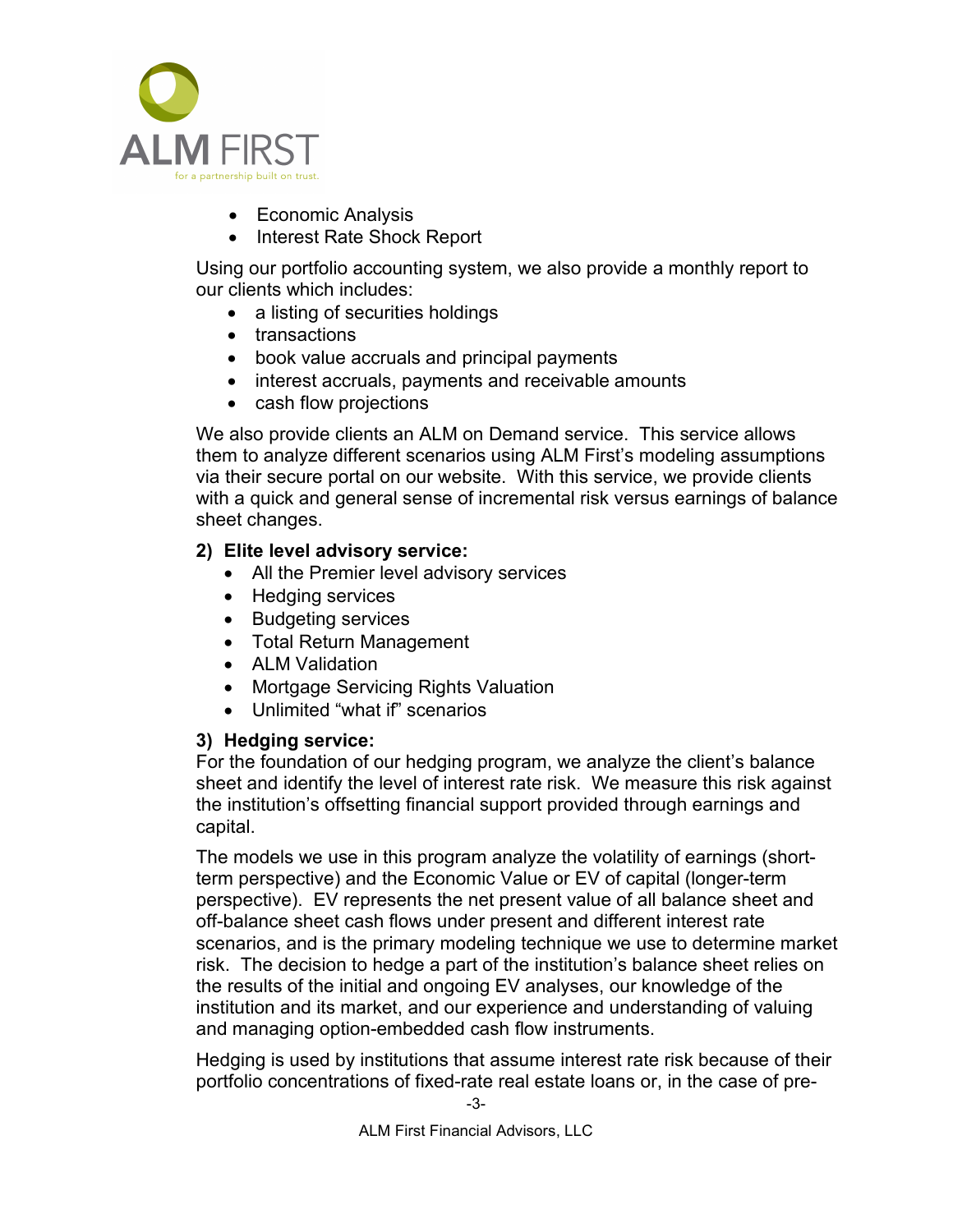

existing conditions, other types of long-term fixed-rate investment balances, for example. Credit unions and community banks choosing to engage in interest rate derivative contracts should do so only in accordance with safe and sound business practices. We use the hedging program to limit interest rate risk exposure, not to speculate. The hedging instruments we use are interest rate swaps, interest rate caps and floors, and interest rate futures.

For clients without prior experience in these instruments, we will provide educational sessions to assist management in their understanding. We require our clients review and understand all analyses we provide prior to inception of the program. And we required them to consult with their auditor to determine the hedge type (fair value, cash flow, etc.) and for hedge accounting.

### **4) Mortgage Pipeline Hedging Services**

We hedge to manage the risks involved in the mortgage pipeline. We offer the following strategy to mitigate mortgage pipeline risk:

• Hedging in the capital markets using TBA MBS (to-be-announced mortgage-backed securities)

Our program typically includes these four steps:

- Developing and maintaining models and accurate data
- Creating pipeline stages and fallout ratios
- Computing the Required TBA Hedge Position
- Execution and daily rebalancing of required MBS positions

### **5) MSR Hedging**

We provide risk measurement valuation and hedging solutions to reduce the impact MSRs may have on an institution's financial statements. Together, we hedge this risk using various financial instruments, including Treasuries (cash and futures), interest-rate derivatives, and MBS.

### **6) Discretionary Investment Management Service**

- Investment Policy Review and Investment Product Education
- Investment Execution and Management
- Portfolio Monitoring and Reporting

With the Discretionary service, we first review the institution's investment policies and procedures and, if necessary, recommend appropriate adjustments. The institution's management then establishes the parameters by which we are to manage a part or their entire portfolio. We then manage this portfolio in accordance with all applicable industry, state and federal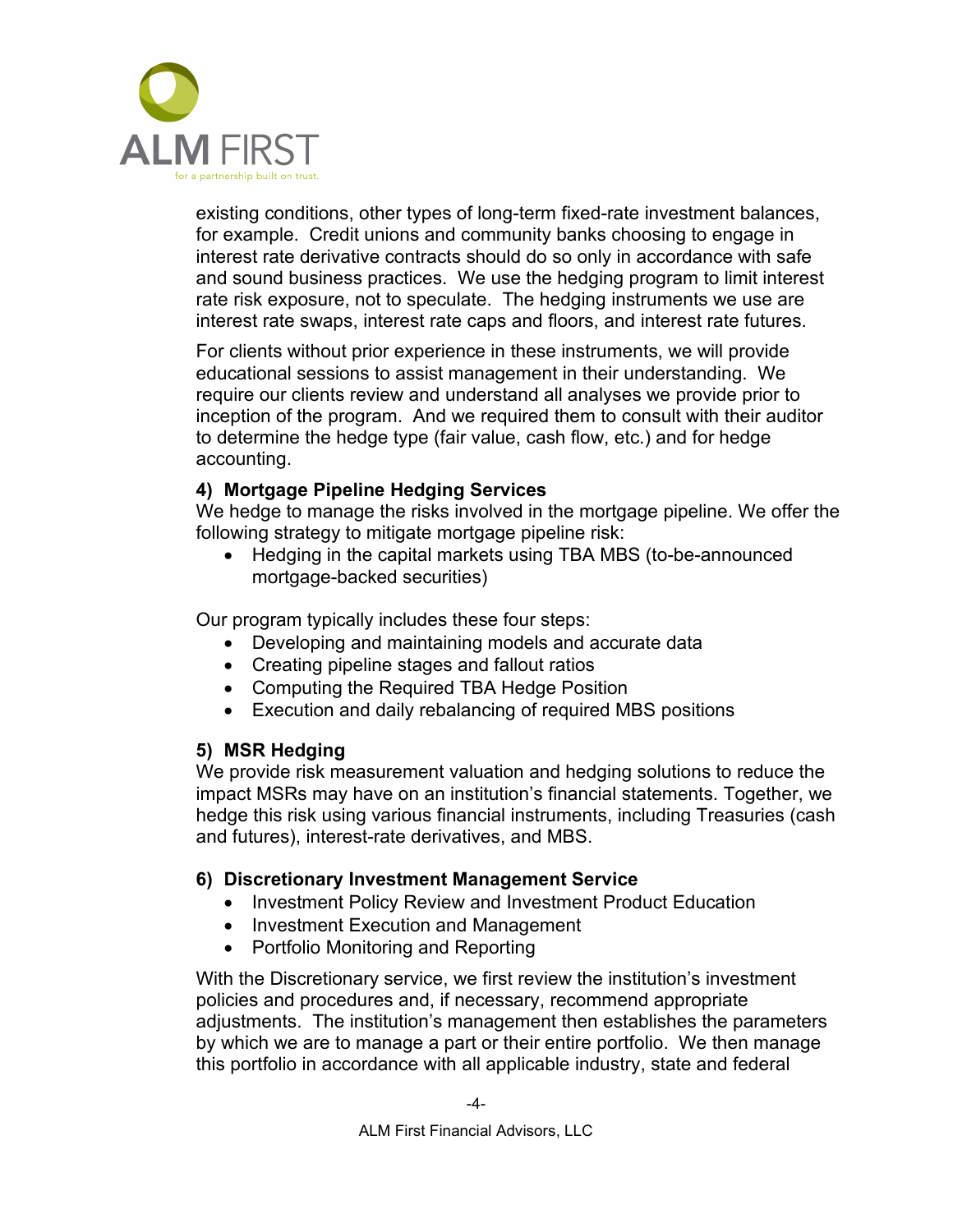

regulations. And we provide the same monthly reports for the part or the entire portfolio managed under this service as we provide our premier and elite level clients.

#### <span id="page-9-0"></span>**Tailored Relationships**

The goals and objectives for each client are documented in their Investment Policy statement. Clients may impose restrictions on investing in certain securities or types of securities based either on their investment policy statements and/or their regulatory bodies.

#### <span id="page-9-1"></span>**Assets under Management**

As of December 31, 2020, ALM First Financial Advisors, LLC managed \$50,981,078,616 in asset market value for 159 clients.

### <span id="page-9-2"></span>**Advisory Service Agreement**

Our clients choose us to manage their assets to obtain ongoing in-depth advice and adherence to goals, strategy and regulatory requirements. The scope of work and fees for Elite, Premier, Investment Advisory, Hedging or Total Return Advisory Service Agreements are provided to the client in a written contract. Fees are listed in the contract and the contract must be signed by both the client and an officer of ALM First Financial Advisors, LLC before we begin the service.

Our Advisory Service Agreements generally have a term of one year and automatically renew for a period of one year unless we or the client provide written notice to terminate the agreement within 30 days prior to the expiration of the current year. We bill monthly in advance. A prorated portion of any fees that had been prepaid at the date of termination of the agreement are refunded. Most fees are negotiable.

### **Fees and Compensation**

### <span id="page-9-4"></span><span id="page-9-3"></span>**Description**

We base our fee schedules for clients on the level of service provided; Elite, Premier, Total Return, Investment Advisory and/or Hedging.

**Elite level fees** are typically set annually. They typically are 25% to 50% higher than Premier level fees since we add additional services for our elite level clients. Fees are negotiated on a case by case basis based on the size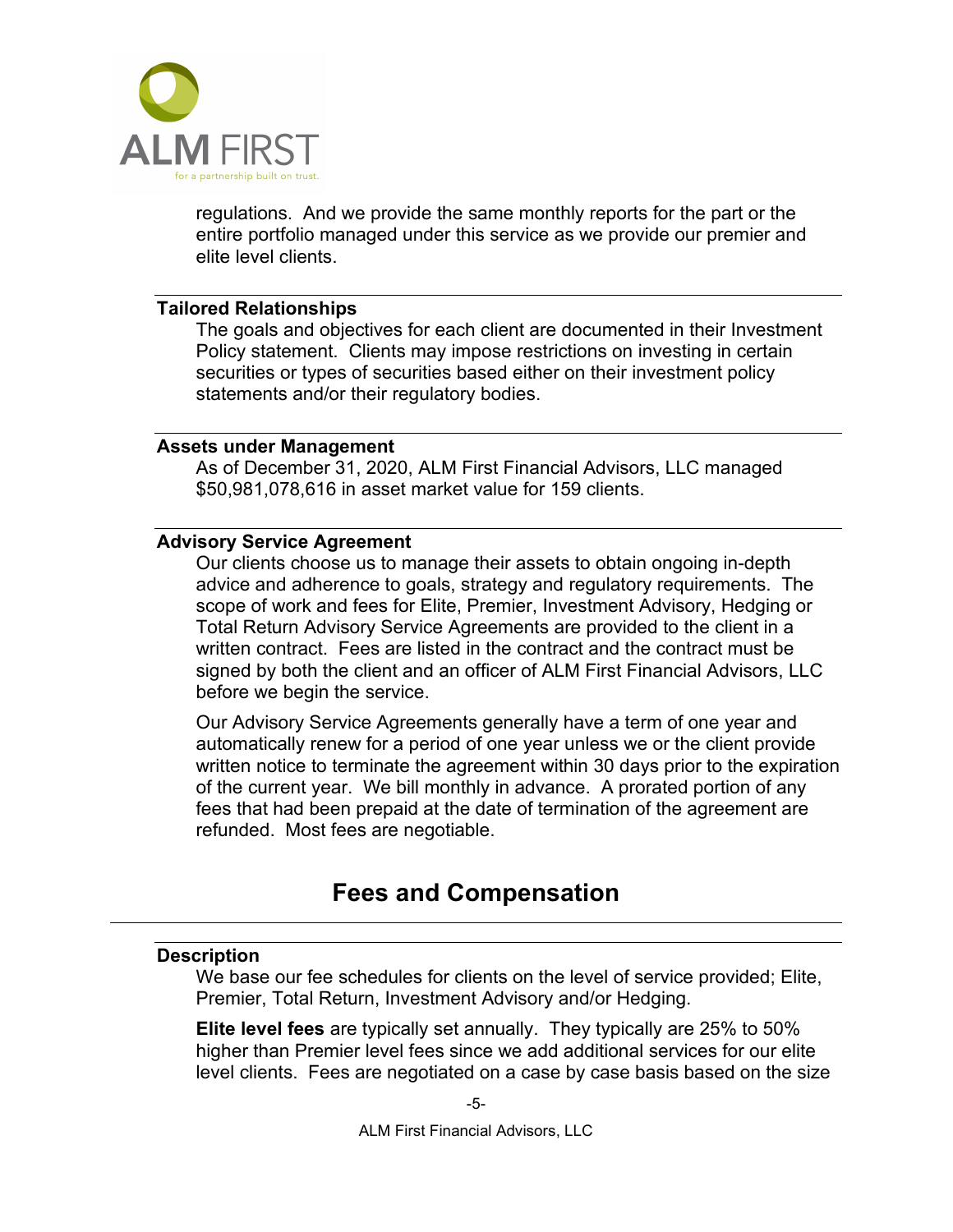

and complexity of the investment portfolio and the assets of the institution. The fees change as the investment portfolio and assets of the institution grow or shrink and are negotiated and revised yearly.

The investment portfolio consists of total investable funds, minus capital shares and cash.

**Premier level fees** are also typically set annually. The fee for the Premier level Advisory Service is a flat annual fee based upon the size of the investment portfolio and the assets of the institution. Longer-term contracts can be negotiated. The fees change as the investment portfolio and assets of the institution grow or shrink and are typically revised annually.

The investment portfolio consists of total investable funds, minus capital shares and cash.

### **Premier level Advisory Service Fee Schedule:**

The aforementioned fees are approximations and subject to negotiations due to the scope of work entailing numerous services in addition to investment advisory. Fees may be higher for certain clients depending on the complexity of such client's investment portfolio, ALM reporting schedule, balance sheet advisory scope.

**Discretionary Investment Management fees** - the fixed fee arrangements will be determined on the basis of the amount and composition of the assets under management. Here is a representative fee schedule:

- $\bullet$  \$ 0 \$10,000,000 Flat fee of \$50,000
- \$10,000,001 \$30,000,000 25 basis points (0.25%)
- $\bullet$  \$30,000,001 \$50,000,000 20 basis points (0.20%)
- Greater than \$50,000,000 15 basis points (0.15%)

### **Hedging fees:**

The Hedging service includes a one-time start up fee and an ongoing annual fee. The start-up fee is based on the scope of current services used and size and complexity of the strategy. In addition to the Start-Up Fee, Client shall pay Advisor ongoing annual fees assessed monthly and paid in arrears as determined in the chart below upon execution of the first trade.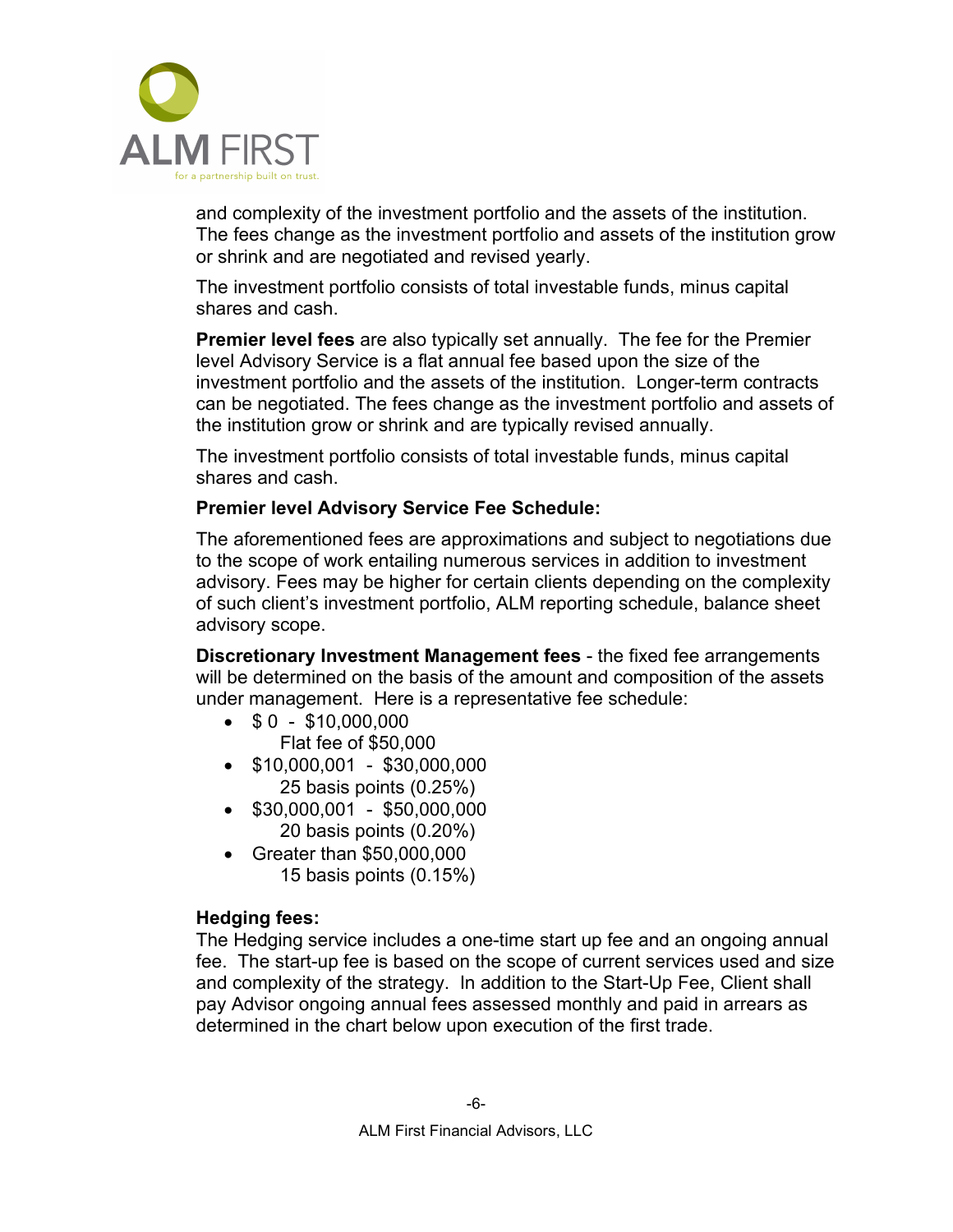

| <b>Derivative Notional Amount</b> | <b>Annual Fees</b> |  |
|-----------------------------------|--------------------|--|
| Less than \$5 Million             | \$15,000           |  |
| \$5 to \$100 Million              | 10 basis points    |  |
| \$100 to \$500 Million            | 5 basis points     |  |
| More than \$500 Million           | 1 basis point      |  |

#### <span id="page-11-0"></span>**Ancillary Service fees:**

Mortgage Pipeline Hedging and MSR Hedging fees vary by complexity of the institution and project scope.

We may have client relationships currently where we charge fees that are higher or lower than the fee schedules listed here. ALM First Financial Advisors, LLC, in its sole discretion, may waive its minimum fee and/or charge a lesser investment advisory fee based upon certain criteria (e.g., historical relationship, type of assets, anticipated future additional assets, negotiations with clients, etc.). As stated previously, most of our fees are negotiable.

## <span id="page-11-1"></span>**Fee Billing**

### **Advisory services:**

• Elite and Premier investment advisory fees; Total Return management fees, Investment Advisory, and Hedging fees are billed monthly in advance.

### <span id="page-11-2"></span>**Past Due Accounts and Termination of Agreement**

Invoices are coded "Net 10 days". We reserve the right to stop work on any account that is more than 30 days overdue. In addition, we reserve the right to terminate any agreement where a client has willfully concealed or has refused to provide pertinent information necessary for the execution of the service and the generation of appropriate reports. Any unused portion of fees collected in advance will be refunded within 30 days.

### **Performance-Based Fees**

### <span id="page-11-4"></span><span id="page-11-3"></span>**Performance-Based Fees are Not Applicable**

We do not use a performance-based fee structure because of the potential conflict of interest. Performance-based compensation may create an

-7-

ALM First Financial Advisors, LLC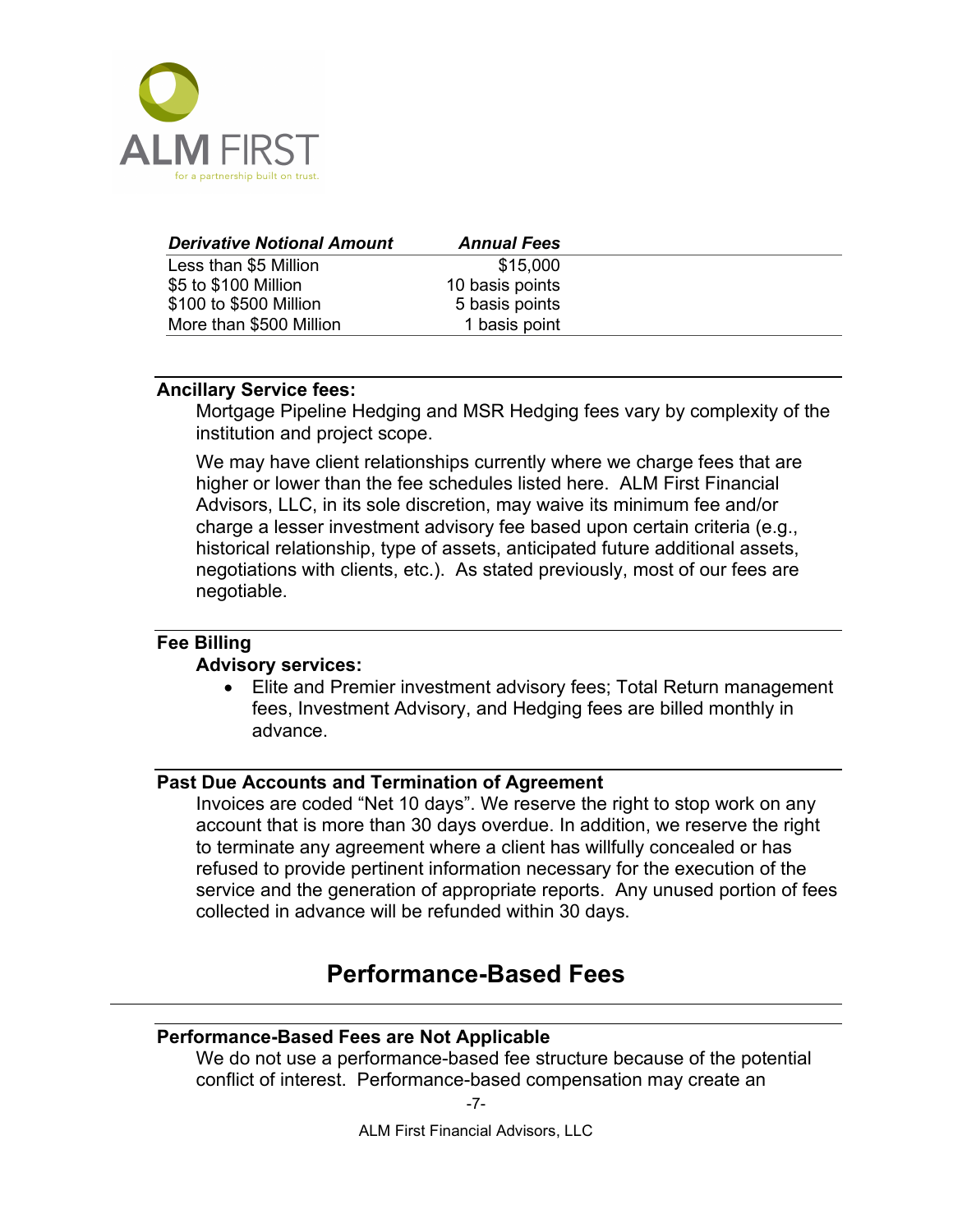

<span id="page-12-0"></span>incentive for the advisor to recommend an investment that may carry a higher degree of risk than appropriate for the client.

## **Types of Clients**

### <span id="page-12-1"></span>**Description**

Our clients are financial institutions; credit unions, community banks, specialty lenders, etc. We provide them with the consulting, non-discretionary and discretionary investment advisory services as well as the ancillary services described earlier in this statement. Client relationships vary in scope and length of service. Some of our clients have been with us since we began over 20 years ago.

### <span id="page-12-2"></span>**Account Minimums**

There is no actual minimum account size for the advisory services. Built into the Elite and Premier advisory fee schedules, however, based on institutional asset size and the size of their investment portfolios, are minimum fees. Our minimum cost to participate in the Elite or Premier Investment Advisory Service is \$50,000 per year.

All services exclusive of the one-time, project engagements require at least a one-year contract.

### <span id="page-12-4"></span><span id="page-12-3"></span>**Methods of Analysis, Investment Strategies and Risk of Loss**

### **Methods of Analysis**

We rely on fundamental and technical analysis of the financial markets when we provide investment advice. With the aid of various publicly available online information systems such as Markit, Bloomberg, and others, we monitor and analyze yield curves and swap opportunities.

To support our recommendations or advice, we may perform other internal analyses based on economic information, interest rate forecasts and information and data published by broker/dealers, financial newspapers and magazines, press releases, the Federal Reserve Board, ratings services research materials prepared by others, prospectuses, filings with the Securities and Exchange Commission, and the World Wide Web.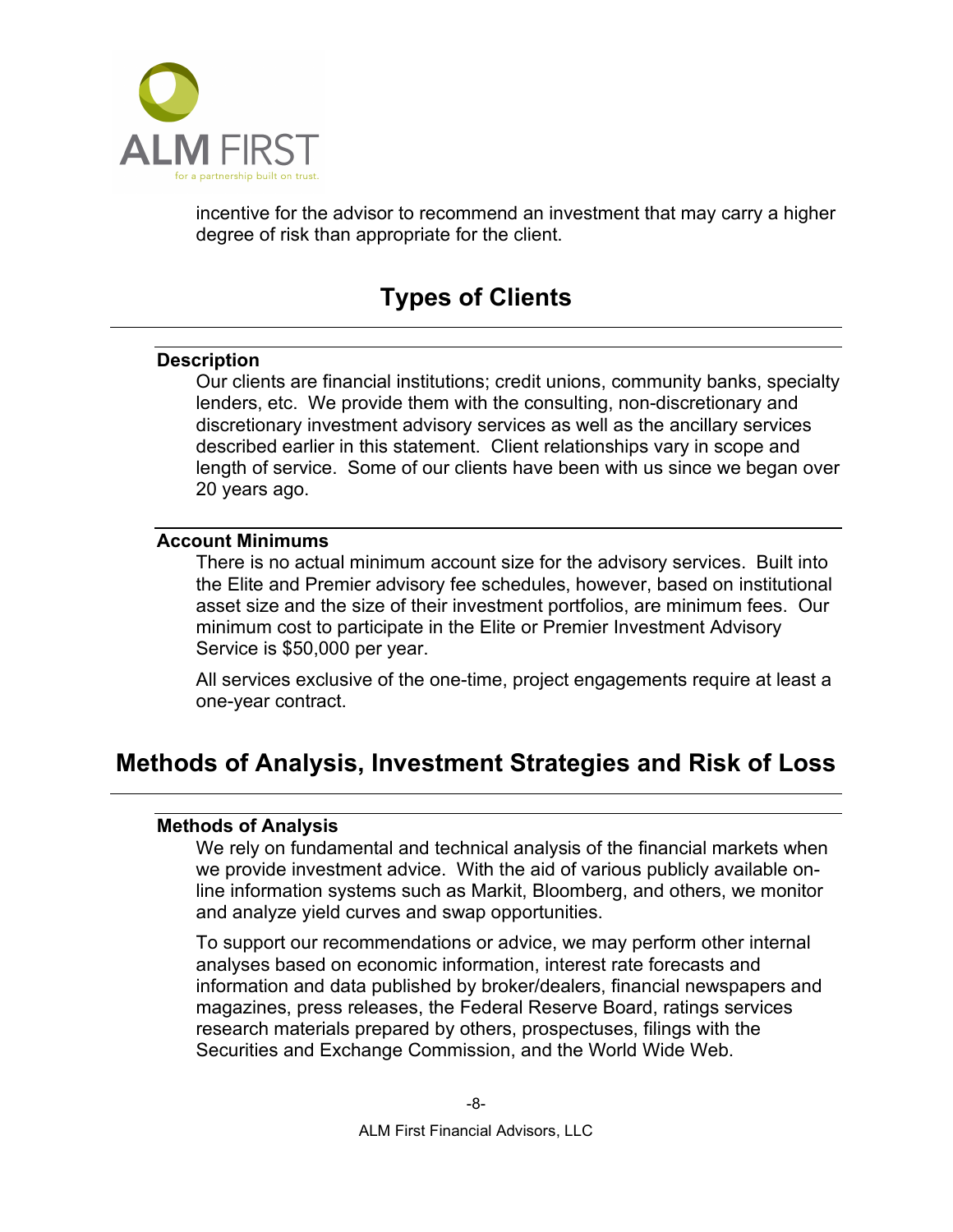

### <span id="page-13-0"></span>**Investment Strategies**

Our investment strategy for a specific client is based upon the objectives stated by the client, their board, and their policy during consultations and ongoing meetings. Each client executes an Investment Policy Statement documenting their goals, objectives and desired strategy. We keep a copy of that policy available electronically for our advisors to review before making investment recommendations.

We strategically align the assets of the investment portfolio and pair them to the liabilities from an overall balance sheet perspective to maximize yield within approved risk parameters.

### <span id="page-13-1"></span>**Risk of Loss**

Our investment advice, focused on fixed income securities, constantly considers the risk of loss for our clients. However, all investments involve risks born by the investor that could result in a loss of principal and or a reduction in earnings. Clients face the following investment risks:

- Credit Risk: A default by the underlying issuer of a non-collateralized fixed income security or realized losses exceeding the credit support of a structured security can create a loss of all or part of the remaining principal balance of a fixed income security.
- Financial Risk: Excessive borrowing to finance a business' operations increases the risk of profitability, because the company must meet the terms of its obligations in good times and bad. During periods of financial stress, the inability to meet loan obligations may result in default on a debt obligation, bankruptcy, and/or a declining market value.
- Interest-rate Risk: Fluctuations in interest rates may cause investment prices to fluctuate. For example, when interest rates rise, yields on existing fixed income securities become less attractive, causing their market values to decline.
- Liquidity Risk: Liquidity is the ability to readily convert an investment into cash. Generally speaking, the larger the issue size for a particular security, the more liquid it is.
- Market Risk: The price of a fixed income security may drop in reaction to tangible and intangible events and conditions. This type of risk is caused by external factors independent of a security's particular underlying circumstances. For example, political, economic and social conditions may trigger market events.

-9-

ALM First Financial Advisors, LLC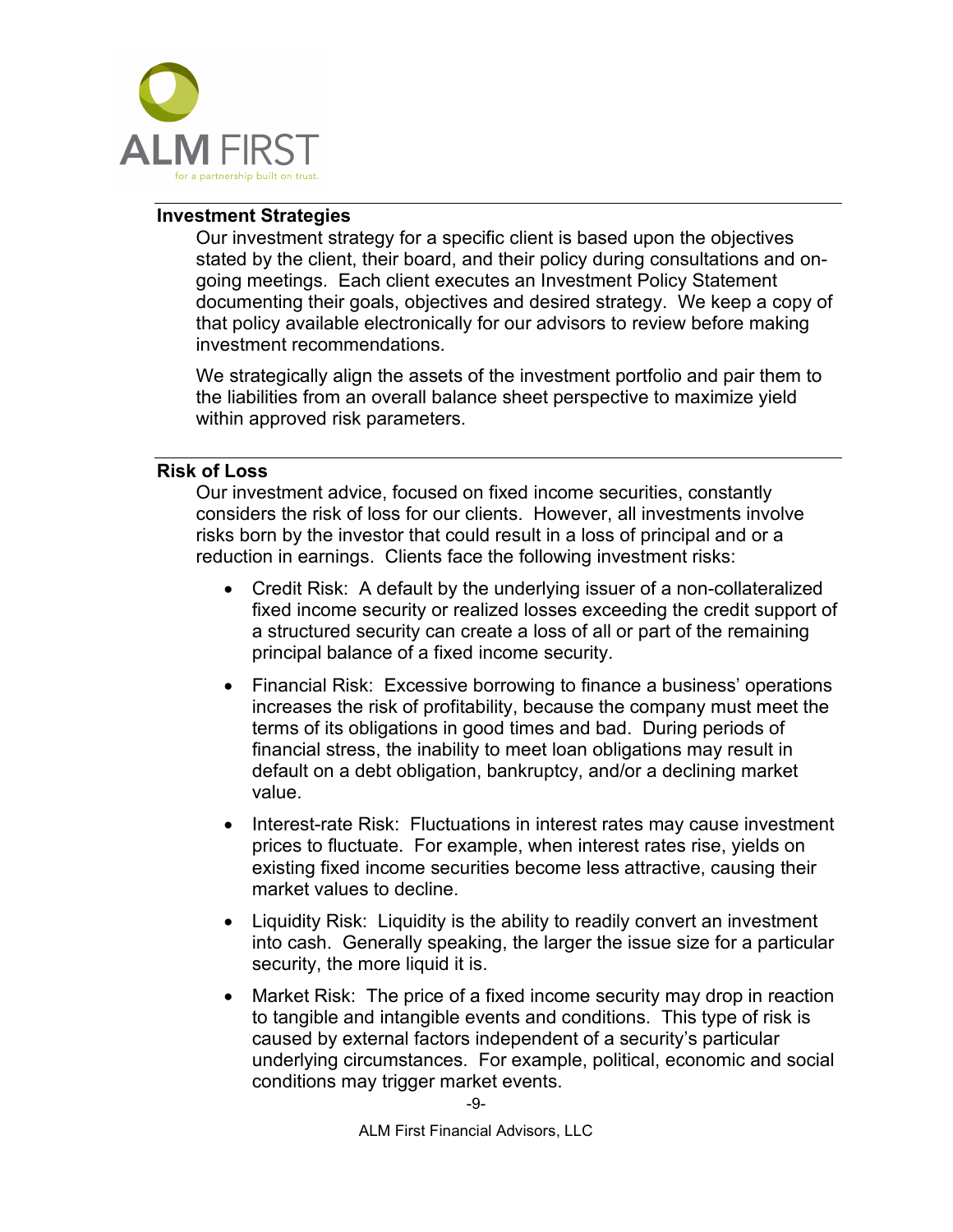

- Reinvestment Risk: This is the risk that future proceeds from investments may have to be reinvested at a potentially lower rate of return (i.e. interest rate).
- Natural and Human Disruptions: The value of ALM First's assets could be adversely affected in the event of a natural disaster, severe weather events, climate change, earthquakes, fires, war, terrorism, health pandemics and other public health crises.

Although we manage client portfolios in a manner consistent with their risk tolerance, we cannot guarantee that our efforts will be successful. Clients should be prepared to bear the risk of loss.

## **Disciplinary Information**

### <span id="page-14-1"></span><span id="page-14-0"></span>**Legal and Disciplinary**

ALM First Financial Advisors, LLC and its employees have not been involved in legal or disciplinary events related to past or present investment clients.

## <span id="page-14-2"></span>**Other Financial Industry Activities and Affiliations**

### <span id="page-14-3"></span>**Other Financial Industry Activities and Affiliations are Not Applicable**

ALM First Financial Advisors, LLC is not registered as a securities brokerdealer, or a futures commission merchant, commodity pool operator or commodity trading advisor. We have no related person affiliations with another financial institution.

## <span id="page-14-4"></span>**Code of Ethics, Participation or Interest in Client**

### **Transactions and Personal Trading**

### <span id="page-14-5"></span>**Code of Ethics**

Our firm has a written *Code of Ethics* that must be followed by all employees. As fiduciaries, we are committed to providing our clients the duty of undivided loyalty. Embedded in our code are standards of conduct required of all employees that reflect these fiduciary duties and compliance with all applicable federal securities laws.

-10-

ALM First Financial Advisors, LLC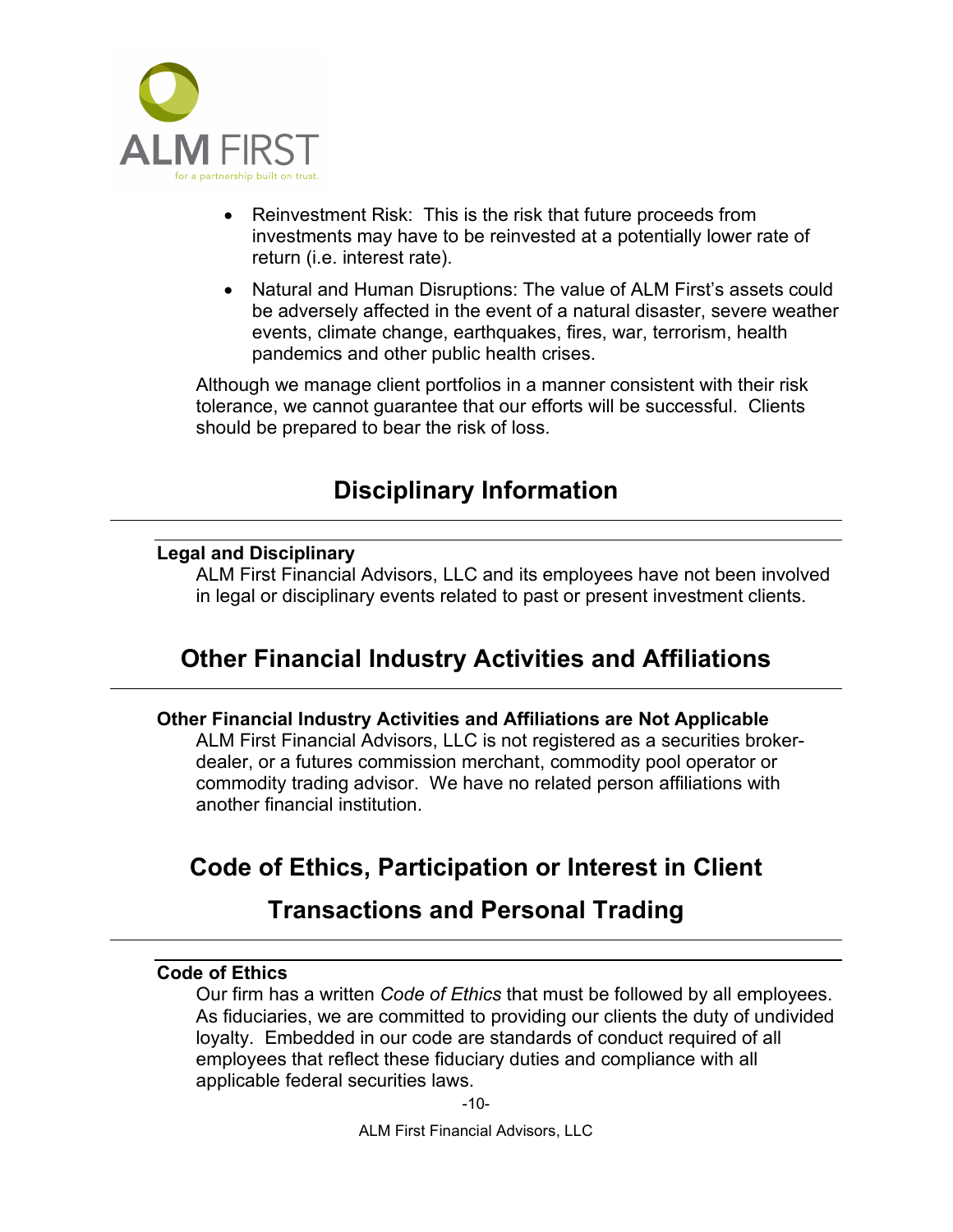

Our code forbids any employee from trading, either personally or on behalf of others, including accounts managed by the firm, on material nonpublic information or communicating material nonpublic information to others in violation of the law. All employees are required to comply with ALM First Financial Advisors' *Policy for the Prevention of Insider Trading* as well as the personal trading policy requirements. Other items we include in our code refer to our policies regarding not accepting gifts, favors, entertainment, accommodations, or other things of material value; the duty of confidentiality covered in our Privacy Policy; marketing policies; service on boards and other outside activities of employees.

We are happy to provide a copy of our *Code of Ethics* to any client or prospective client upon request.

### <span id="page-15-0"></span>**Participation or Interest in Client Transactions**

As employees of ALM First Financial Advisors, LLC, we may not hold in our personal accounts, any reportable securities held by clients except S&P 500 Exchange-Traded Funds (ETF).

### <span id="page-15-1"></span>**Personal Trading**

Our Chief Compliance Officer is responsible for performing reviews of all employee reportable securities trades, and his reportable securities trades are reviewed by Emily Moré Hollis, CEO.

As mentioned above, we are prohibited from holding any reportable securities held in any client portfolios other than S&P 500 ETFs and must pre-clear any personal investments in initial public offerings and limited (private) offerings. We use these personal trading reviews to ensure that our employees trading activity does not affect the markets and that our clients receive preferential treatment as part of our fiduciary responsibilities.

### **Brokerage Practices**

#### <span id="page-15-3"></span><span id="page-15-2"></span>**Selecting Brokerage Firms**

For non-discretionary management, we do not generally exercise authority to determine the securities to be bought and sold, the amount of securities to be bought and sold, the broker-dealer to be used, or the commissions or price to be paid prior to obtaining a participant's specific consent.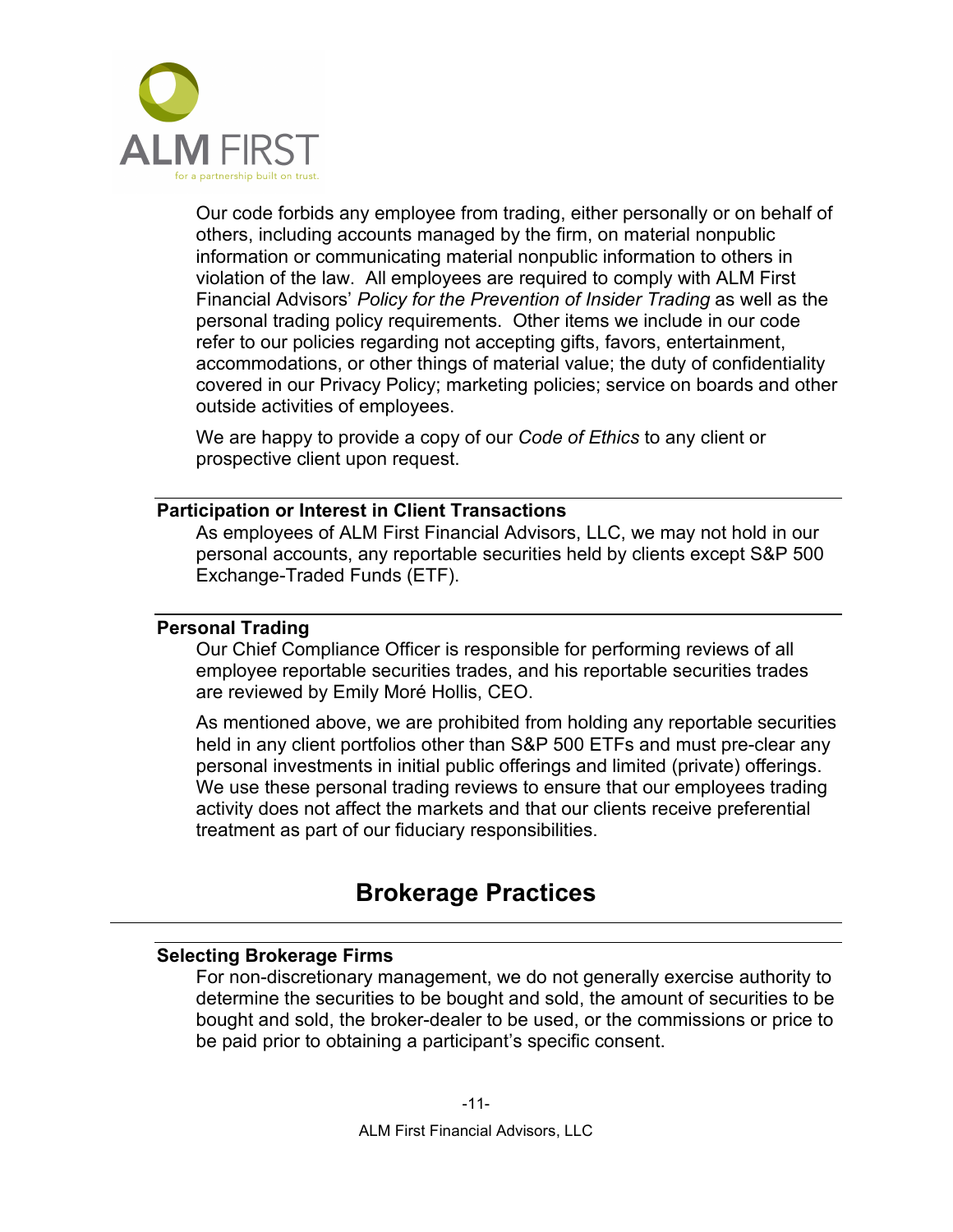

As a part of our investment process, our advisors review current portfolio positions, IMG checks prices with various broker-dealers and recommend the purchase or sale of securities. After obtaining approval from an officer designated by the participating client, our advisor then consummates the approved transaction with an authorized trader executing the trade on behalf of the client although the funds and securities never transfer to ALM First.

We suggest a particular broker-dealer based on best obtainable price when recommending the purchase or sale of a particular security. All brokerdealers on our list must first be approved by the participating client before we use them for trading. We do not choose a particular broker-dealer based on the extent or value of research or products they provide the firm. Annually, we complete a regulatory compliance review of our approved list of Broker/Dealers.

We have no affiliation with any brokerage firms. We do not receive client referrals from broker-dealers and we do not receive any fees or commissions from the broker-dealers we use.

Custodians, with the exception of Pershing, LLC ("Pershing"), are selected by the client and that relationship is maintained by the client outside the purview of the firm. We do have an economic relationship with Pershing for our PreFund and Capital Dividend Accounts, in which, in addition to custody, we direct trades to be executed through Pershing's brokerage services. By having this relationship, we may be unable to achieve the most favorable execution of client transactions in these accounts. However, clients are granted the right to opt out of this brokerage relationship.

#### <span id="page-16-0"></span>**Best Execution**

We suggest a particular broker or dealer based on the best available price and/or lowest commission at the time an investment recommendation is made. For all potential trades, the desk obtains comparables. Once a trade is completed, the trading desk prepares and documents on the trade ticket, two comparable trades reviewed in an effort to achieve best execution. In the rare event that two comparables are not available, the trader will show one.

Most non-discretionary trades are done individually based on the request of the client at that time. Where trade aggregation can result in a better price, amounts are distributed fairly to all clients based on need and availability.

Broker-dealers are selected for a particular trade based only on best execution at that time. ALM First's policy is to annually review broker-dealers. However, although extremely rare, ALM First may accept client instructions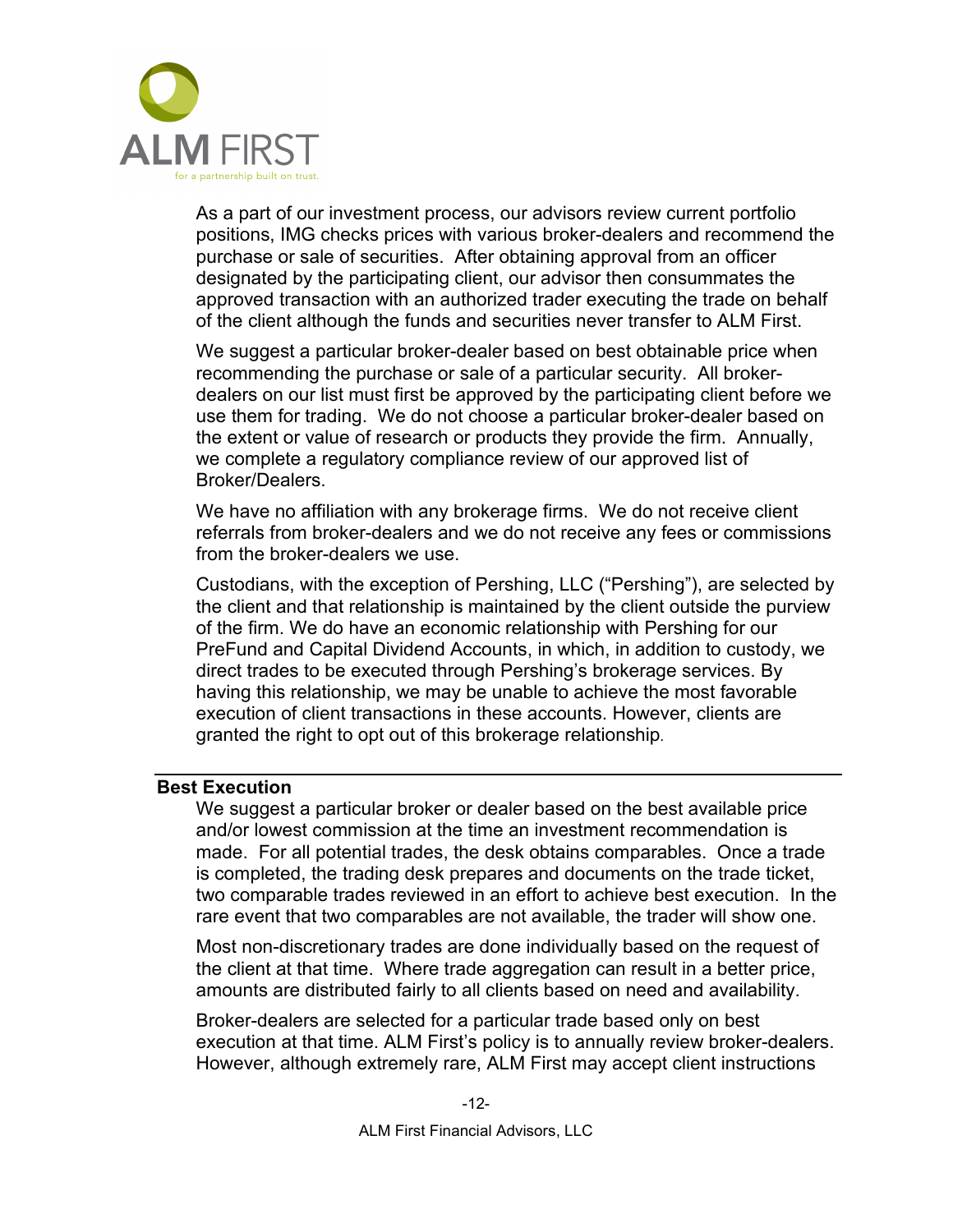

for directing the client's brokerage transactions to a particular broker-dealer. Any client instructions to ALM First are to be in writing with appropriate disclosures that for any directed brokerage arrangements ALM First will not negotiate commissions, may not obtain volume discounts or aggregate directed transactions, and that commission charges will vary among clients and best execution may not be obtained.

As part of our code and standards we, as employees of ALM First Financial Advisors, LLC, are prohibited from accepting any cash, inappropriate gifts, favors, entertainment, special accommodations, or other things of material value that could influence our decision-making or make us feel beholden to a particular broker-dealer or firm.

### <span id="page-17-0"></span>**Soft Dollars**

We do not receive soft dollars from any of the brokers we use for trade execution. Research reports or other data received from the brokerage firms are used to analyze various investment opportunities and potential trades for our clients. All our clients benefit from this research and analysis as it is used for the investment decision-making and trade execution processes.

### <span id="page-17-1"></span>**Trade Aggregation and Allocation**

Although we generally allocate trades pro-rata among eligible accounts, under certain circumstances, where a scarce asset or limited investment opportunity arises, a pro-rate allocation is impractical. In those circumstances, to ensure a fair and equitable allocation of securities, ALM uses a rotational methodology utilizing the following guidelines:

- **1)** ALM First will only offer such limited investment opportunities to those clients for whom the firm provides discretionary management services.
- **2)** Among such clients who receive discretionary management services, only clients who are registered investment companies under the 1940 Investment Companies Act ("40 Act") will be eligible to receive such securities.
- **3)** The remaining eligible clients will be provided such limited investment opportunities on a rotational basis beginning with the client who has the largest investment portfolio managed by ALM first.
- **4)** If an otherwise eligible client is unable to purchase such a security due to suitability, cash flow, or other limiting considerations, that client will remain in the rotation to receive the next available investment opportunity.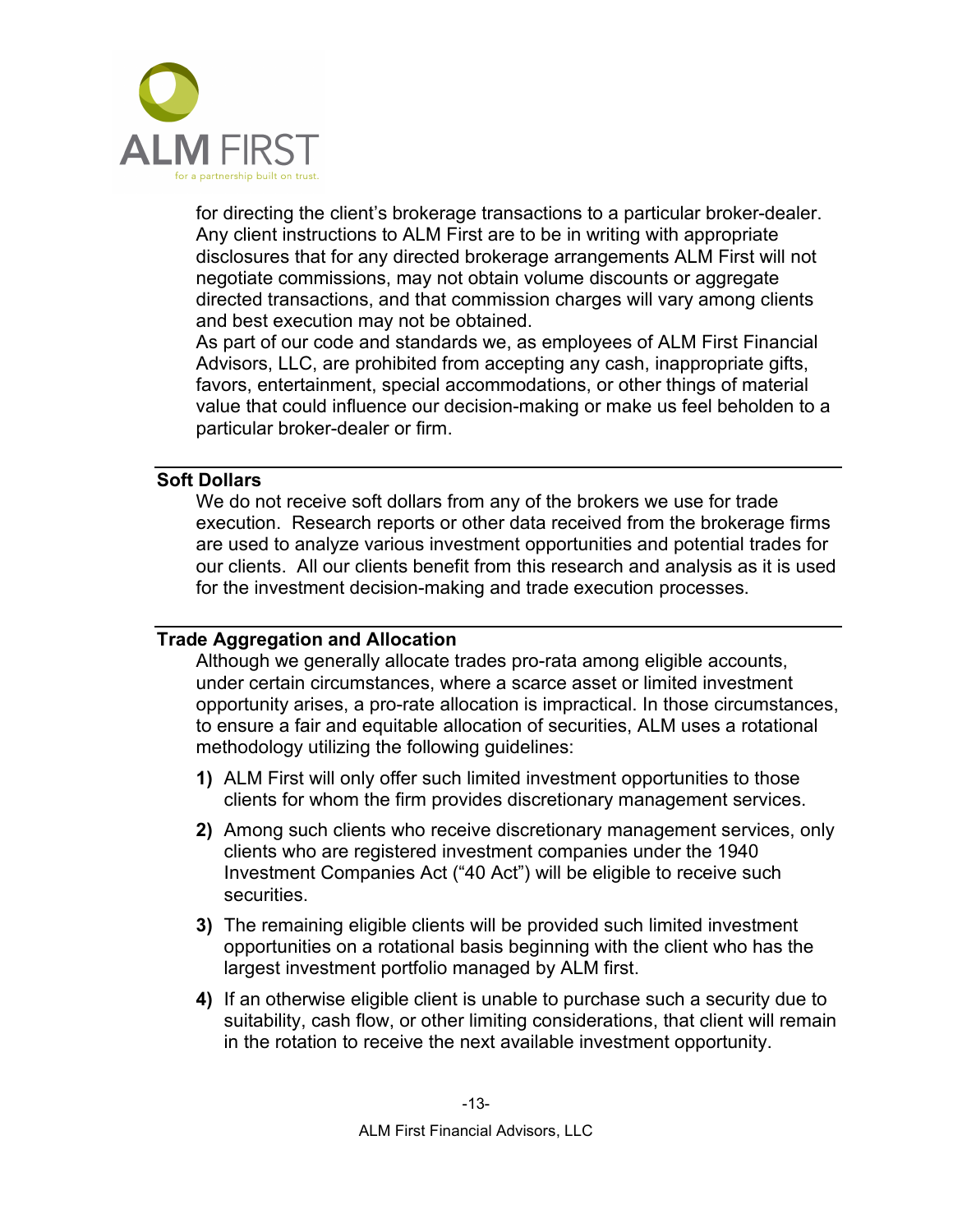

- **5)** A client who receives such an investment opportunity will not necessarily be precluded from receiving another such opportunity on a consecutive occasion, if there are no other eligible clients in the rotational pool.
- **6)** The portfolio manager maintains the discretion to turn down a limited investment opportunity for any eligible client if it is deemed to not be in the client's best interest based on investment policy or any other reason.

### **Review of Accounts**

### <span id="page-18-1"></span><span id="page-18-0"></span>**Periodic Reviews**

We assign a primary Director, Advisory Services or Director, Investment Management Group to each client's portfolio. The Director is responsible for the day-to-day supervision of that account and the ongoing client relationship. As part of the team, each Director also has an analyst to assist in daily analytics. Our Directors continuously review client portfolios for the proper asset mix, suitability of investments, client objectives, etc. They are all available to ensure account coverage in case of illness, vacation, etc.

### <span id="page-18-2"></span>**Review Triggers**

Reviews are triggered by events such as changes in the financial markets, interest rates, credit ratings of approved institutions or obligations, as well as changes in the participating institution's liquidity or financial position.

### <span id="page-18-3"></span>**Regular Reports**

Monthly, we send clients a report with information on the investment portfolio including: securities owned and under advisement, settlement dates, maturity dates, coupon rate, principal amount, purchase amount, par, book and current market value, accrued income, yield-to-maturity and weighted average life. The reports also include portfolio activity during the month and appropriate accrual and payment information for accounting and reporting purposes.

At least quarterly, the Director, Advisory Services or Director, Investment Management Group provides a written report of all their client's portfolios. These formal reviews include economic forecasts, written summary reports, investment strategy recommendations, and detailed analytics.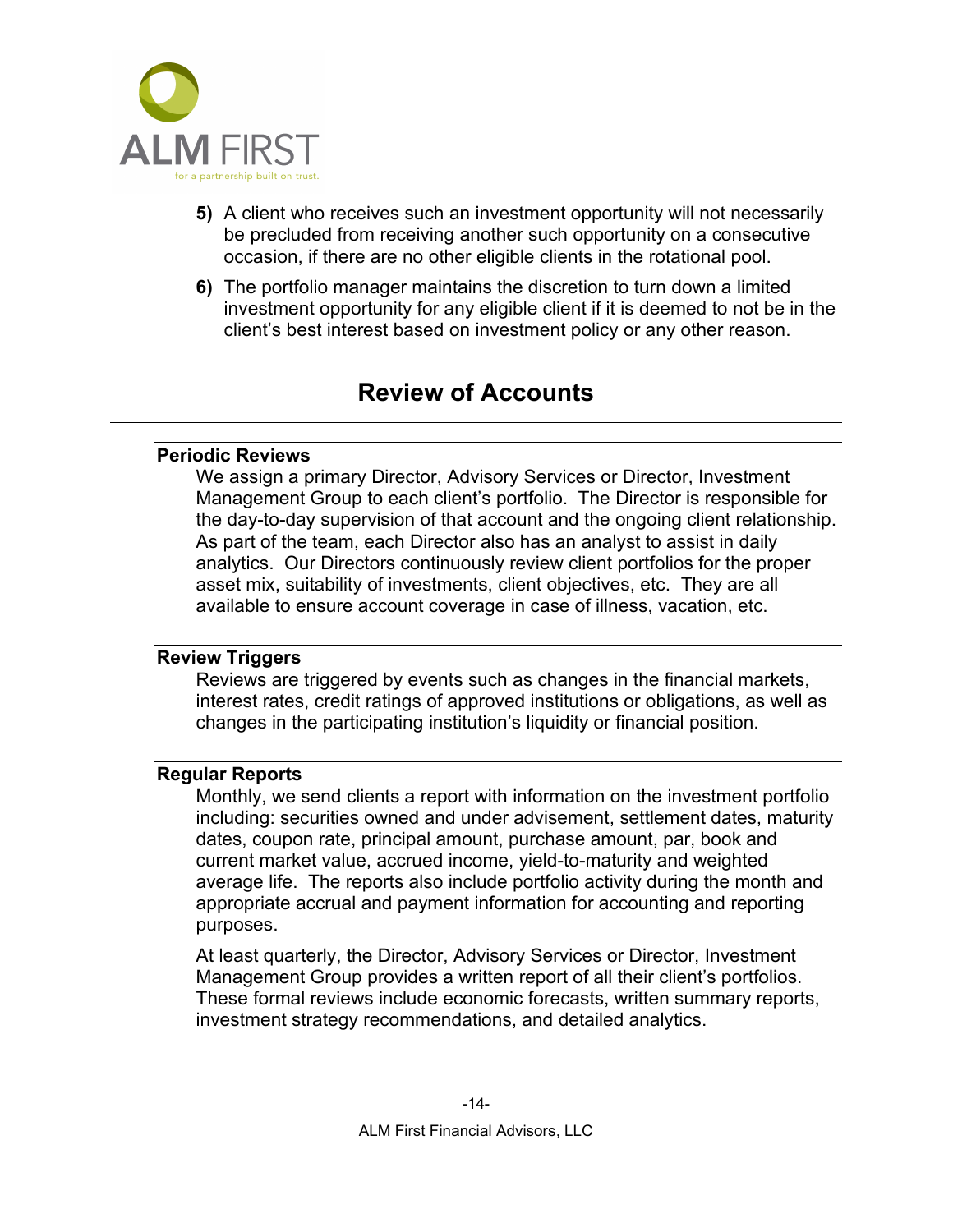

## **Client Referrals and Other Compensation**

### <span id="page-19-1"></span><span id="page-19-0"></span>**Incoming Referrals**

We currently have five agreements in place whereby we would compensate a third party for a client referral. The specific agreement terms vary in terms of compensation, but generally a solicitor would receive a percentage of the Advisory fees paid by the referred client. The specific referral arrangement would be disclosed in a solicitor disclosure statement in compliance with SEC rule 206(4)-3.

### <span id="page-19-3"></span><span id="page-19-2"></span>**Referrals Out**

We do not accept referral fees or any form of remuneration from other professionals when we refer a prospect or client to them.

## **Custody**

<span id="page-19-4"></span>We do not have custody of any client funds or securities.

## **Investment Discretion**

### <span id="page-19-5"></span>**Discretionary Authority for Trading**

We manage approximately 88% of the current assets under management in a non-discretionary manner. However, we do accept discretionary authority on behalf of a few clients.

For those clients, we manage the portfolio in accordance with board approved maximum sector allocations and targeted effective durations.

Prior to assuming any portfolio for which we have discretionary authority, we initiate a dialogue with the client in regards to risk tolerance. We review asset liability management reports to assess interest rate risk within the balance sheet. We then mutually set target effective durations to complement strategies. We discuss all security types allowed by regulation, receive policy limit approvals, and set targeted allocations.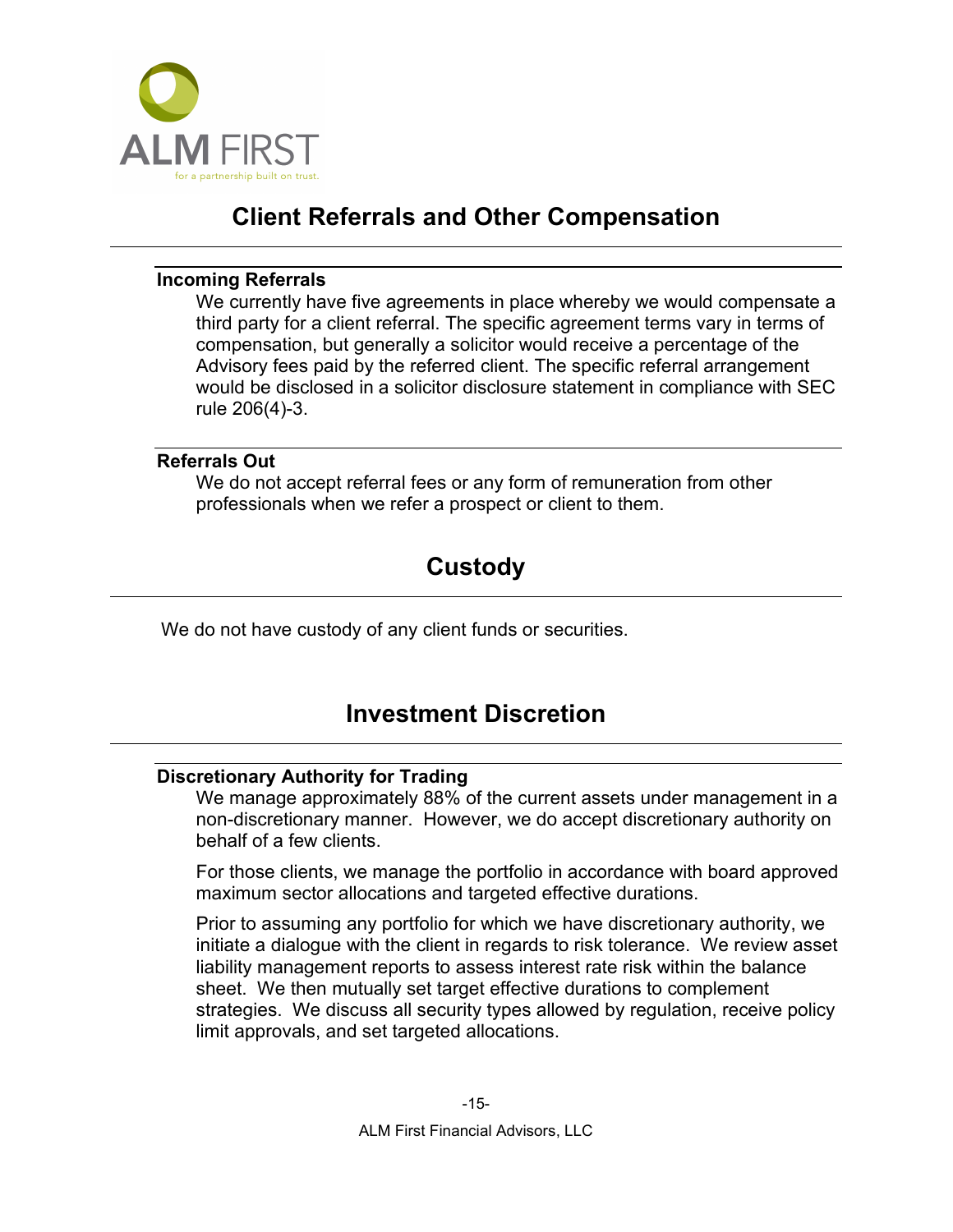

### <span id="page-20-1"></span><span id="page-20-0"></span>**Limited Power of Attorney**

A limited power of attorney is a trading authorization for this purpose. We have our client sign a limited power of attorney so that we may execute the trades they approved.

## **Voting Client Securities**

### <span id="page-20-2"></span>**Voting Client Securities is Not Applicable**

We do not vote proxies on securities. We do, however, authorize our agents to exercise discretion regarding corporate action such as tender offers in our discretionary accounts. Security trades we execute on behalf of our clients are fixed income securities of which the majority of those are government agency or government sponsored entity debt. Proxy voting is not required.

<span id="page-20-3"></span>Clients would be expected to vote their own proxies if they owned any securities requiring proxy voting.

## **Financial Information**

### <span id="page-20-4"></span>**Financial Condition**

We have no financial impairment that would preclude us from meeting our contractual commitments to clients.

<span id="page-20-5"></span>We do not need to provide a balance sheet as we do not serve as a custodian for client funds or securities.

## **Business Continuity Plan**

### <span id="page-20-6"></span>**Business Continuity**

ALM First Financial Advisors, LLC has a business continuity plan in place that provides detailed steps to mitigate and recover from the loss of office space, communications, services or key people. An executive summary of our business continuity plan is available upon request.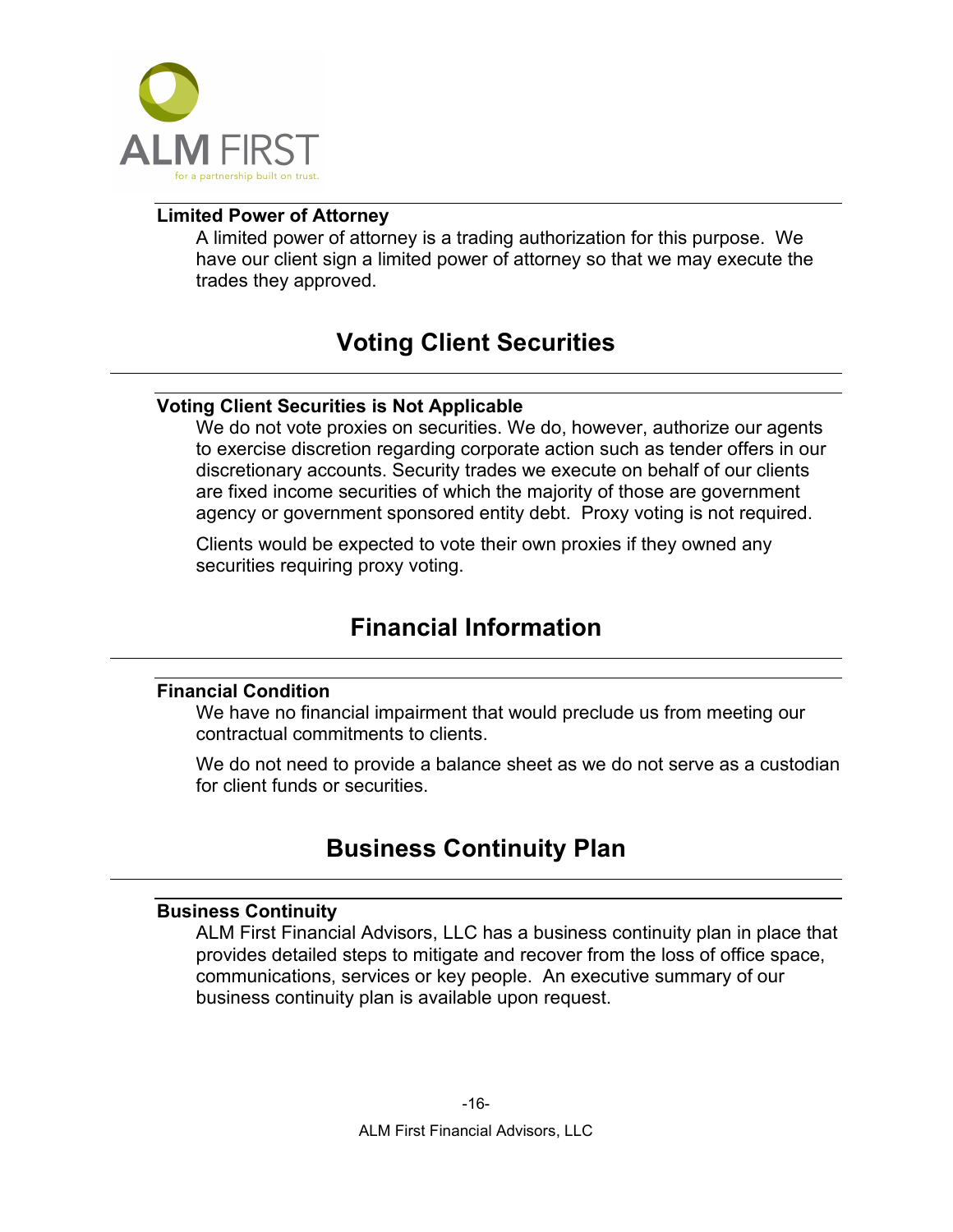

## **Information Security Program**

### <span id="page-21-1"></span><span id="page-21-0"></span>**Information Security**

ALM First Financial Advisors, LLC maintains an information security program to reduce the risk that confidential information may be breached. A copy of our Information security policy is available upon request.

### <span id="page-21-2"></span>**Privacy Notice**

ALM First Financial Advisors, LLC maintains a privacy policy to safeguard client data. A copy of our privacy notice is available on our website.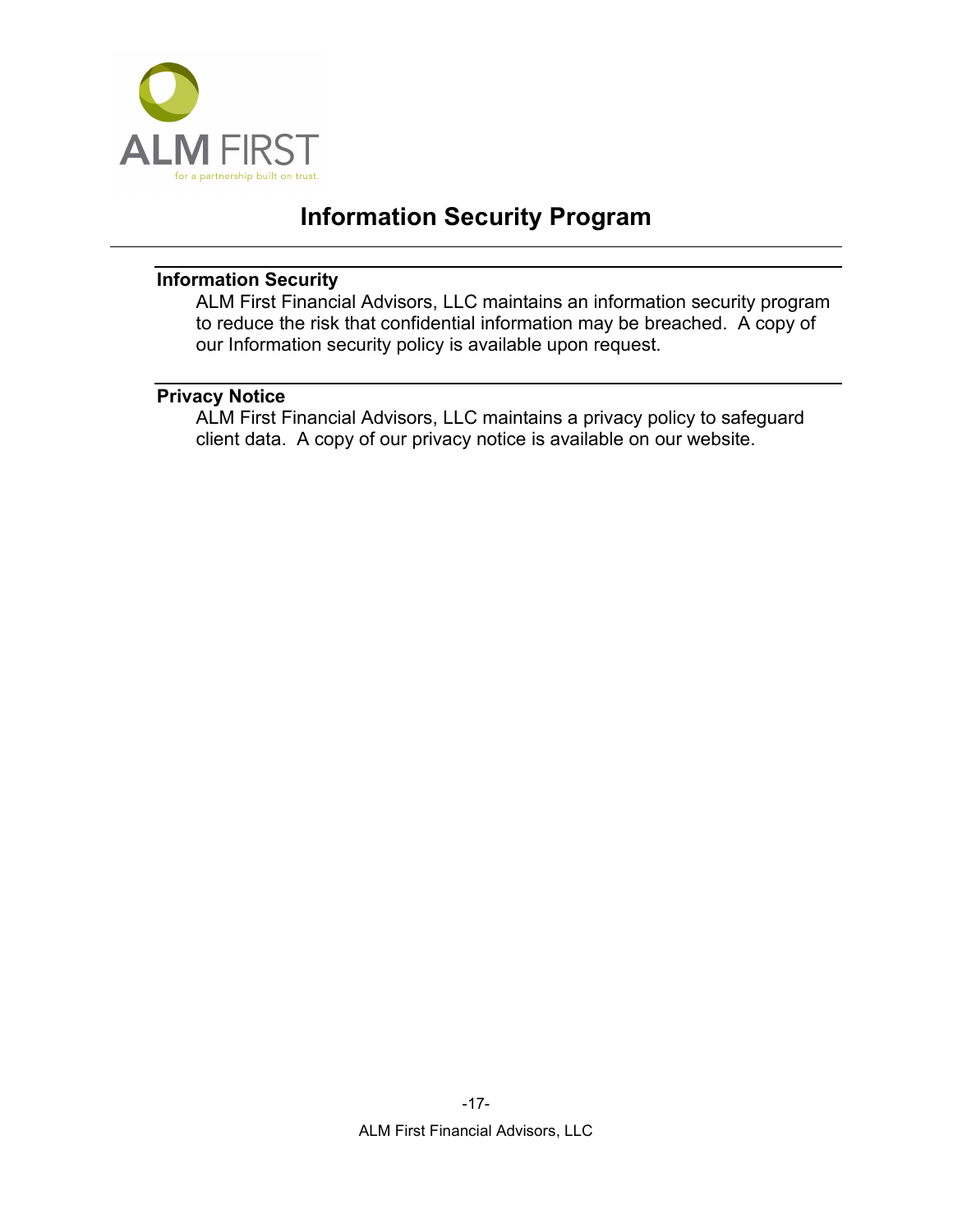

## **Firm Brochure Supplement**

**(Part 2B of Form ADV)**

<span id="page-22-0"></span>Emily Moré Hollis, CFA – Chief Executive Officer Robert Perry – Principal, ALM and Investment Strategy Group Jason Haley – Chief Investment Officer Michael Oravetz – Senior Director, Investment Management Group Hafizan Hamzah – Director, Investment Management Group Chris Eckhoff – Associate, Investment Management Group Philip Stiehl – Associate, Investment Management Group

### **Firm:**

ALM First Financial Advisors, LLC 3800 Maple Avenue, Ste. 600 Dallas, TX 75219 (214) 987-0860

This brochure supplement provides information about the supervised persons named above that supplements the ALM First Financial Advisors, LLC brochure. You should have received a copy of that brochure. Please contact David Riemer, Managing Director, Operations at 214-373-1948 if you did not receive ALM First Financial Advisors, LLC's brochure or if you have any questions about the contents of this supplement.

Additional information about the supervised persons named above is available on the SEC's website at www.adviserinfo.sec.gov.

### **March 23, 2021**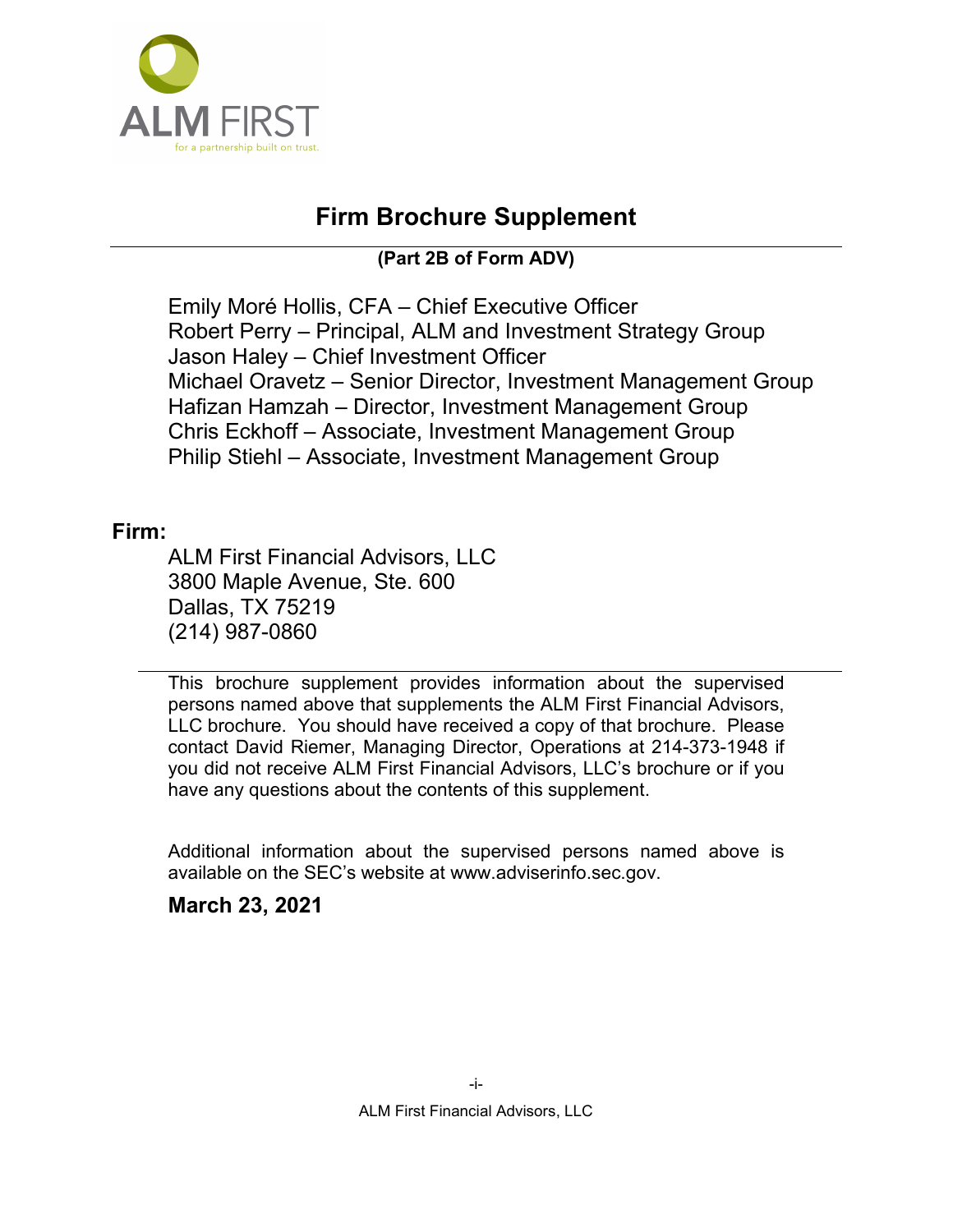

### <span id="page-23-0"></span>**Education and Business Standards**

ALM First Financial Advisors, LLC requires that advisors in its employ have a bachelor's degree and encourages further coursework demonstrating knowledge of capital markets and investments. Examples of acceptable coursework include: MBA, CFA, FRM, JD, or CPA. Additionally, advisors must have work experience that demonstrates their aptitude for and understand of investment management.

### <span id="page-23-1"></span>**Professional Certifications**

Employees have earned certifications and credentials that are required to be explained in further detail.

Chartered Financial Analyst (CFA): Chartered Financial Analysts are licensed by the CFA Institute to use the CFA mark. CFA certification requirements:

- Hold a bachelor's degree from an accredited institution or have equivalent education or work experience.
- Successful completion of all three exam levels of the CFA Program.
- Have 48 months of [acceptable professional work experience](http://www.cfainstitute.org/about/membership/process/Pages/work_experience.aspx) in the investment decision-making process.
- Fulfill society requirements, which vary by society. Unless you are upgrading from affiliate membership, all societies require [two sponsor](http://www.cfainstitute.org/about/membership/process/Pages/membership_sponsors.aspx)  [statements](http://www.cfainstitute.org/about/membership/process/Pages/membership_sponsors.aspx) as part of each application; these are submitted online by your sponsors.
- Agree to adhere to and sign the Member's Agreement, a [Professional](http://www.cfainstitute.org/ethics/conduct/Pages/about_pcs.aspx)  [Conduct Statement,](http://www.cfainstitute.org/ethics/conduct/Pages/about_pcs.aspx) and any additional documentation requested by CFA Institute.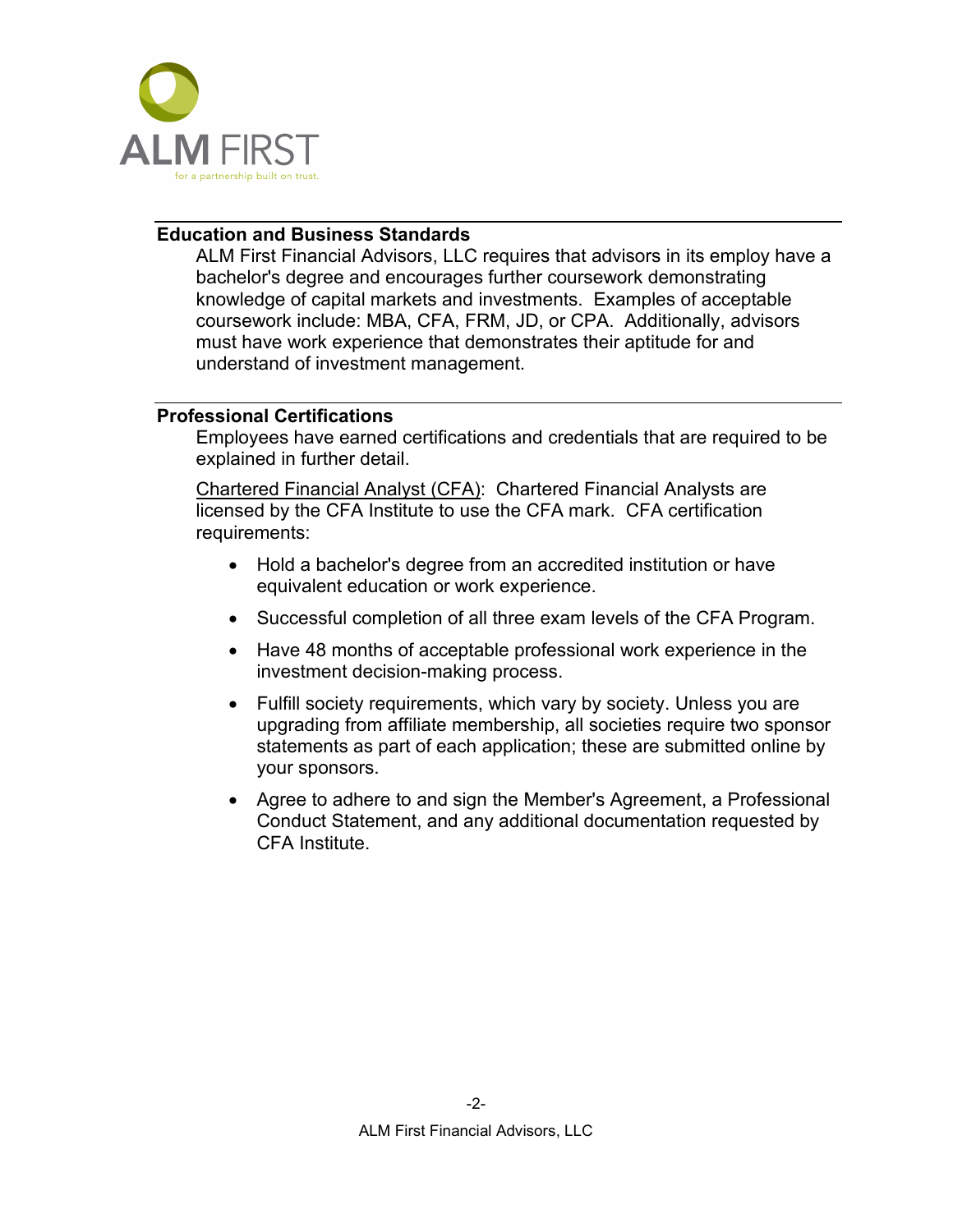

### <span id="page-24-0"></span>**EMILY MORÉ HOLLIS, CFA – Chief Executive Officer**

Date of birth: 04/16/1957

Educational Background:

• Institutions: BA Texas Christian University MBA Southern Methodist University

Business Experience:

- Chief Executive Officer, ALM First Financial Advisors, LLC (2015-Present)
- Partner, ALM First Financial Advisors, LLC (2005-2015)
- President, ALM First Financial Advisors, LLC (1995-2004)
- Vice President, Kidder Peabody Asset Management (1994-1995)
- Chief Investment Officer, Southwest Corporate Federal Credit Union (1988- 1994)

Disciplinary Information: None

Other Business Activities: None

Additional Compensation: None

Supervision:

The Board of Directors of ALM First Financial Advisors, LLC supervises the firm's activities. Emily Hollis is therefore supervised by John Graf and Fred Brazelton. They hold monthly update meetings and quarterly board meetings to monitor and review the firm's activities, client relationships, and the activities of the directors, advisory services.

John Graf, Board of Directors 713-212-4600 Fred Brazelton, Board of Directors 713-335-2300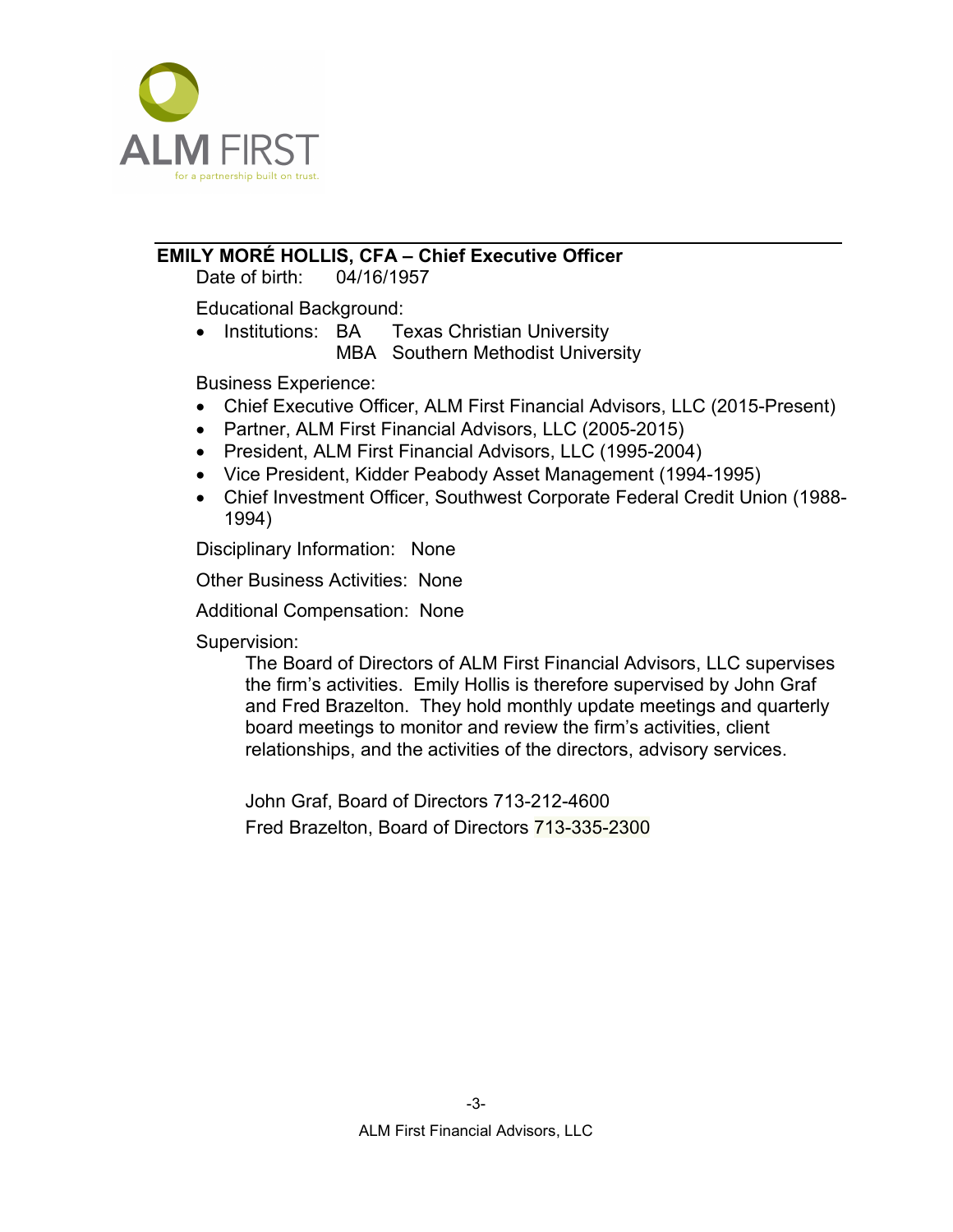

#### <span id="page-25-0"></span>**ROBERT PERRY – Principal, ALM and Investment Strategy Group** Date of birth: 04/19/1966

Educational Background:

• Institutions: BBA North Carolina State University

Business Experience:

- Managing Director, ALM and Investment Strategy Group, ALM First Financial Advisors, LLC (2015-Present)
- Director, Advisory Services, ALM First Financial Advisors, LLC (2010-2015)
- Managing Director, ALM/Investment Strategy Division of DataTech Management (2007 – 2009)
- Chief Investment Officer, First Coastal Bank (2007)
- Principal, Smith Breeden Associates (1991-2006)

Disciplinary Information: None

Other Business Activities: None

Additional Compensation: None

Supervision:

Robert Perry is supervised by Emily Hollis, Chief Executive Officer. She reviews Robert Perry's work through frequent office interactions as well as formal meetings including the weekly advisory meeting and the monthly staff meeting. She also reviews his activities through written and or oral communication with Robert's clients.

Emily Hollis, Chief Executive Officer 214-451-2401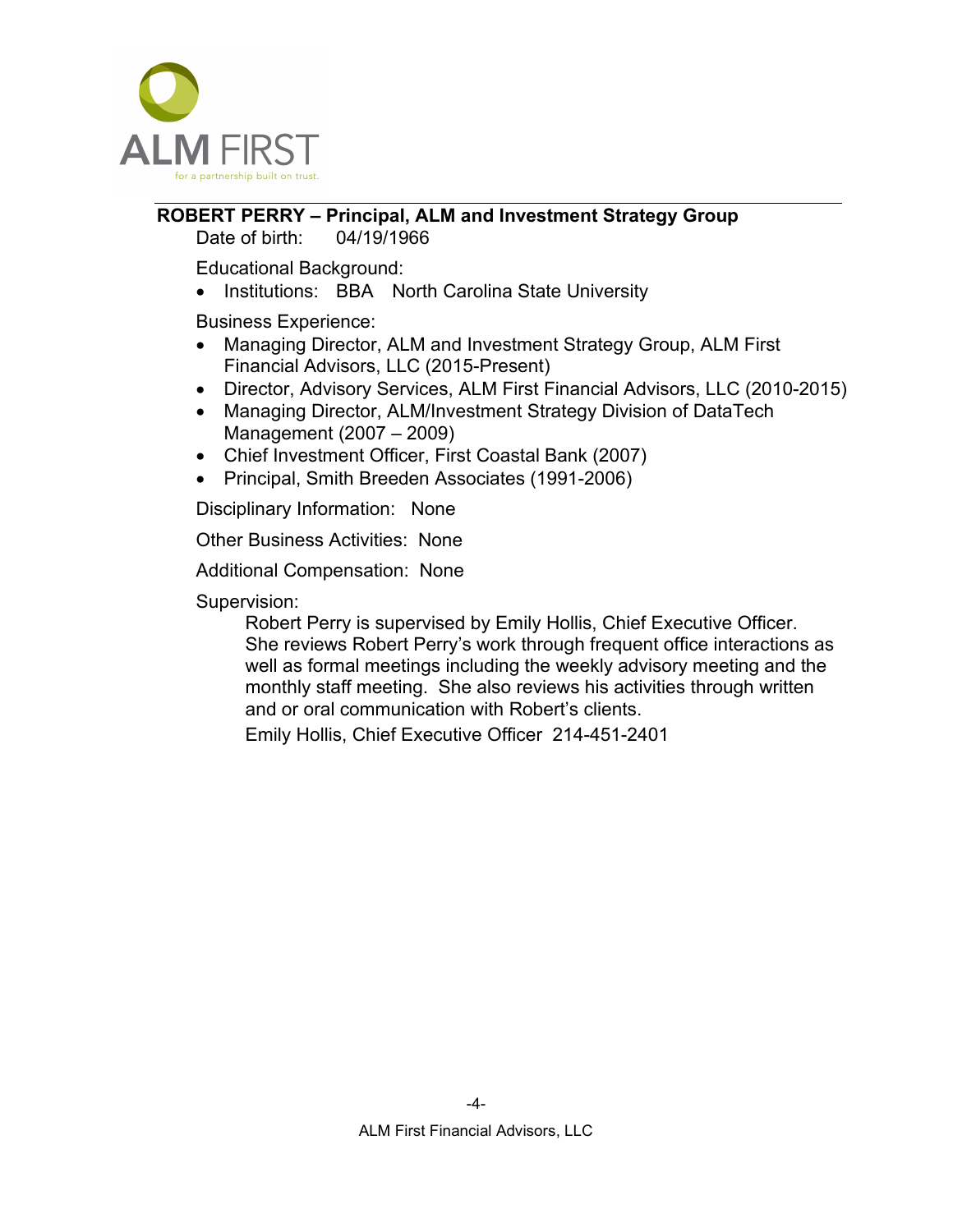

### <span id="page-26-0"></span>**JASON HALEY – Chief Investment Officer**

Date of birth: 7/18/1978

Educational Background:

• Institutions: BA University of Mississippi MBA University of Mississippi

Business Experience:

- Chief Investment Officer, ALM First Financial Advisors (2020-Present)
- Managing Director, ALM First Financial Advisor, LLC (2008-2019)
- Fixed Income Sales, Cantor Fitzgerald (2005-2008)
- Fixed Income Sale, A.G. Edwards & Sons, Inc. (2004-2005)
- Fixed Income Sales, Coastal Securities (2003-2004)

Disciplinary Information: None

Other Business Activities: None

Additional Compensation: None

Supervision:

Jason Haley is supervised by Robert Perry, Principal, ALM and Investment Strategy Group. Robert Perry reviews his work through frequent office interactions as well as formal meetings including the weekly meeting and the monthly staff meeting. He also reviews his activities through written and or oral communication with Jason's clients, specifically the Trust for Credit Unions mutual funds.

Robert Perry, Principal, ALM and Investment Strategy Groups 214- 451-2432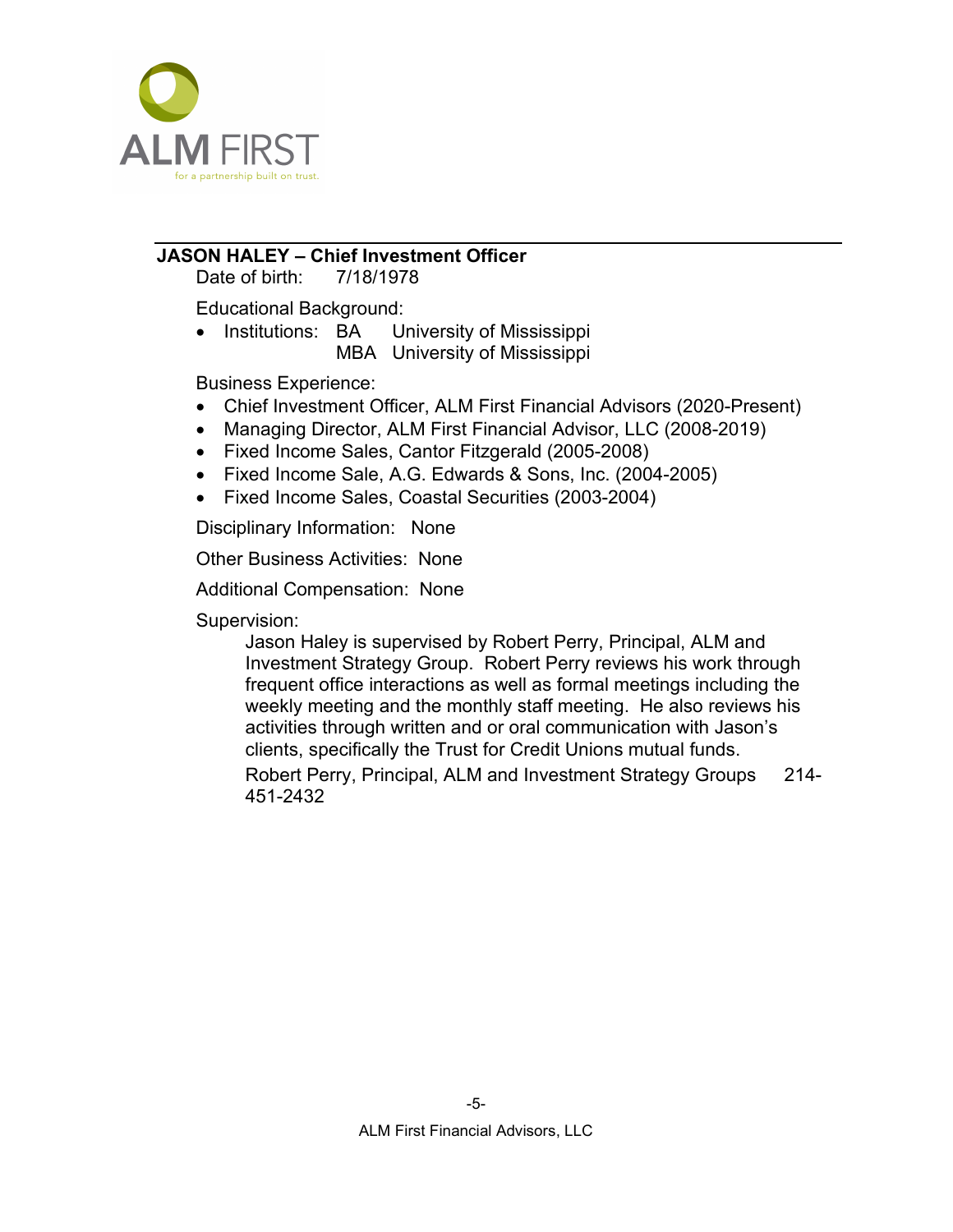

### <span id="page-27-0"></span>**MICHAEL ORAVETZ – Director, Investment Management Group**

Date of birth: 11/21/1991

Educational Background:

• Institutions: B.S. University of Texas at Dallas

Business Experience:

- Director, Investment Management Group, ALM First Financial Advisors, LLC (2016-present)
- Analyst, Acquisitions & Capital Markets, Reef Oil and Gas (2015-2016)

Disciplinary Information: None

Other Business Activities: None

Additional Compensation: None

Supervision:

Michael Oravetz is supervised by Jason Haley, ALM First's Chief Investment Officer. He reviews Michael's work through frequent office interactions as well as formal meetings.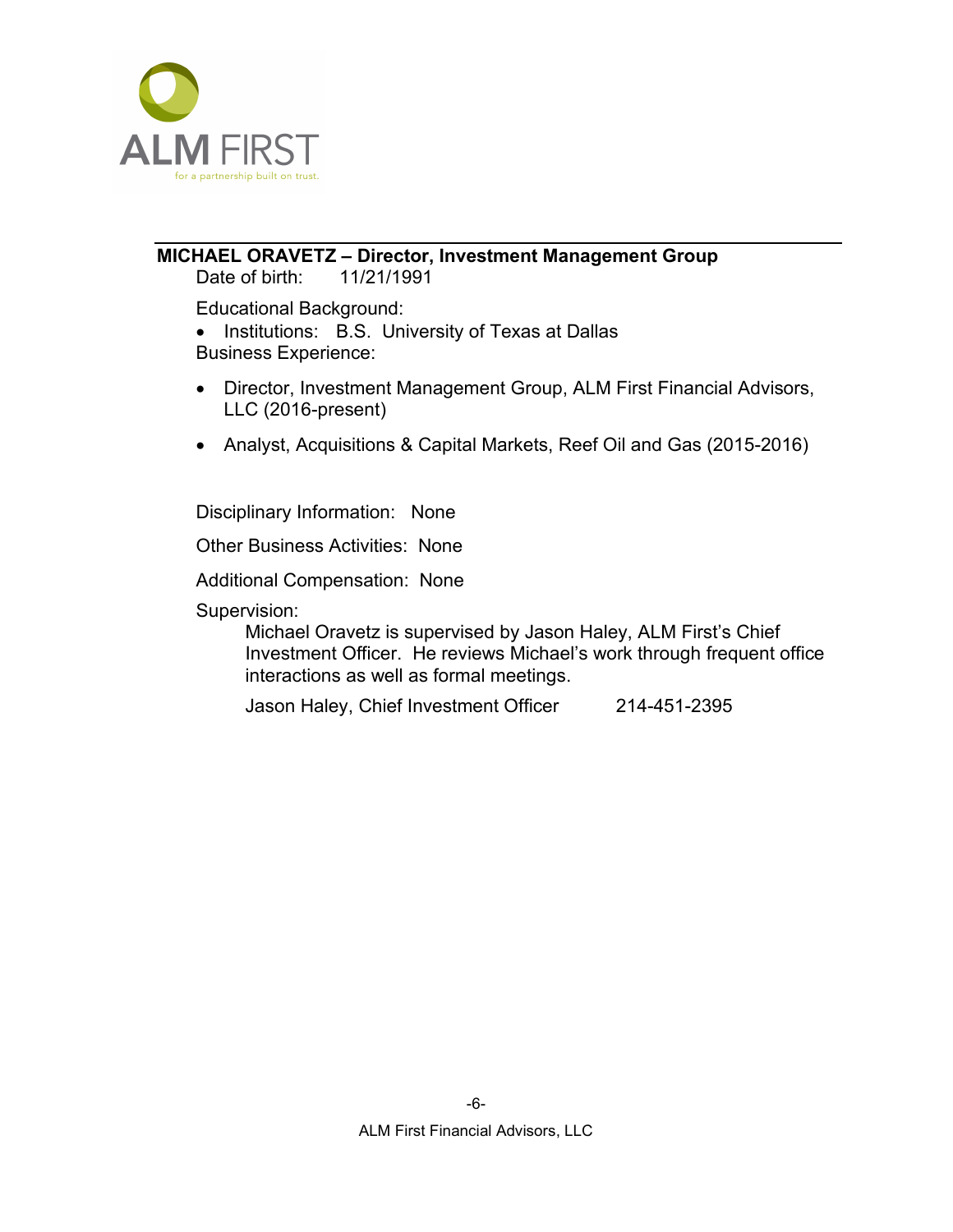

### <span id="page-28-0"></span>**HAFIZAN HAMZAH – Senior Director, Investment Management Group**

Date of birth: 01/03/1988

Educational Background:

• Institutions: B.S. Southern Methodist University

Business Experience:

• Director, Investment Management Group, ALM First Financial Advisors, LLC (2010-present)

Disciplinary Information: None Other Business Activities: None Additional Compensation: None Supervision:

Hafizan Hamzah is supervised by Jason Haley, ALM First's Chief Investment Officer. He reviews Hafizan's work through frequent office interactions as well as formal meetings.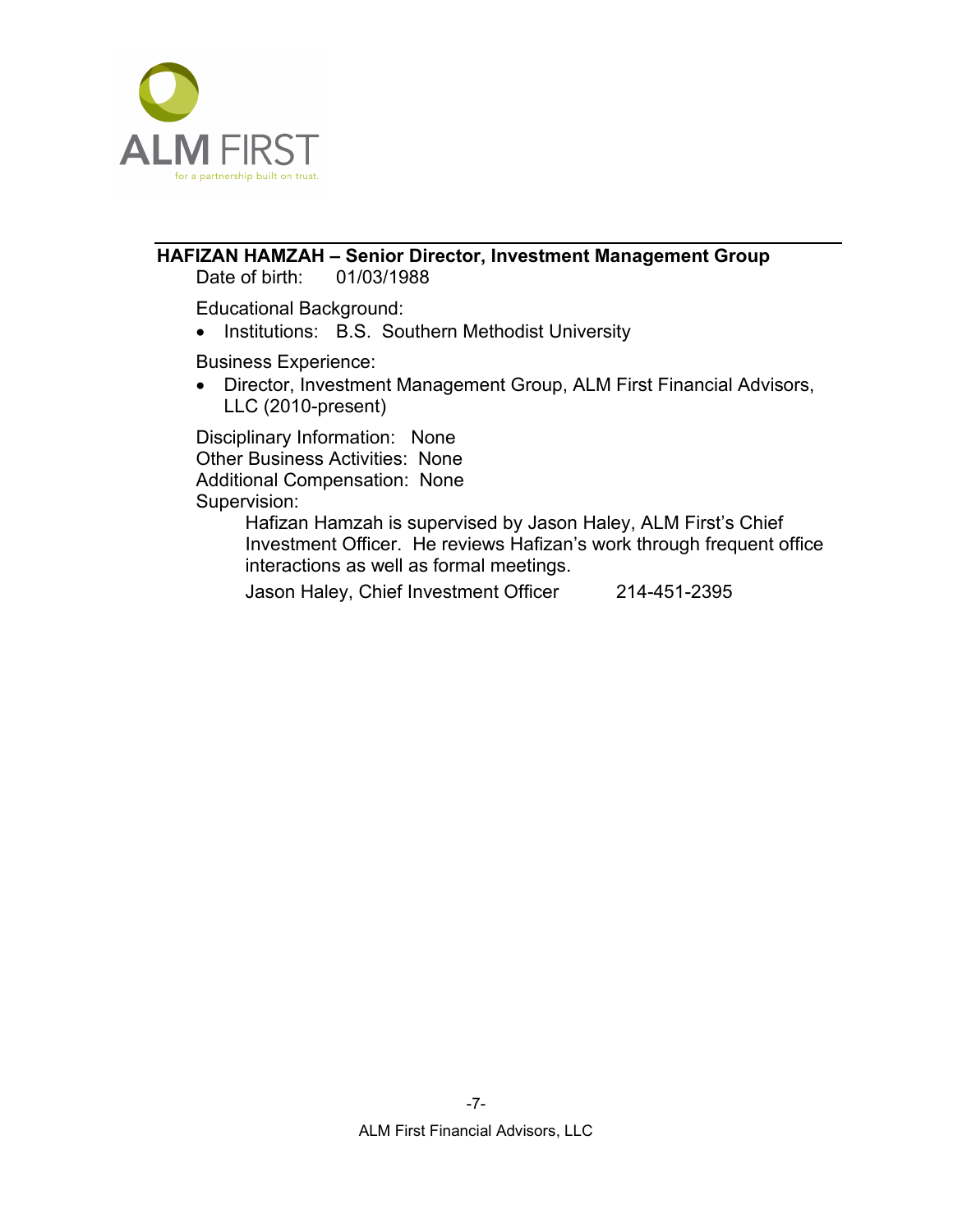

# <span id="page-29-0"></span>**CHRIS ECKHOFF – Associate, Investment Management Group**

Date of birth:

Educational Background:

• Institutions: B.S. University of Texas at Austin

Business Experience:

• Associate, Investment Management Group, ALM First Financial Advisors, LLC (2015-present)

Disciplinary Information: None

Other Business Activities: None

Additional Compensation: None

Supervision:

Chris Eckhoff is supervised by Jason Haley, ALM First's Chief Investment Officer. He reviews Chris' work through frequent office interactions as well as formal meetings.